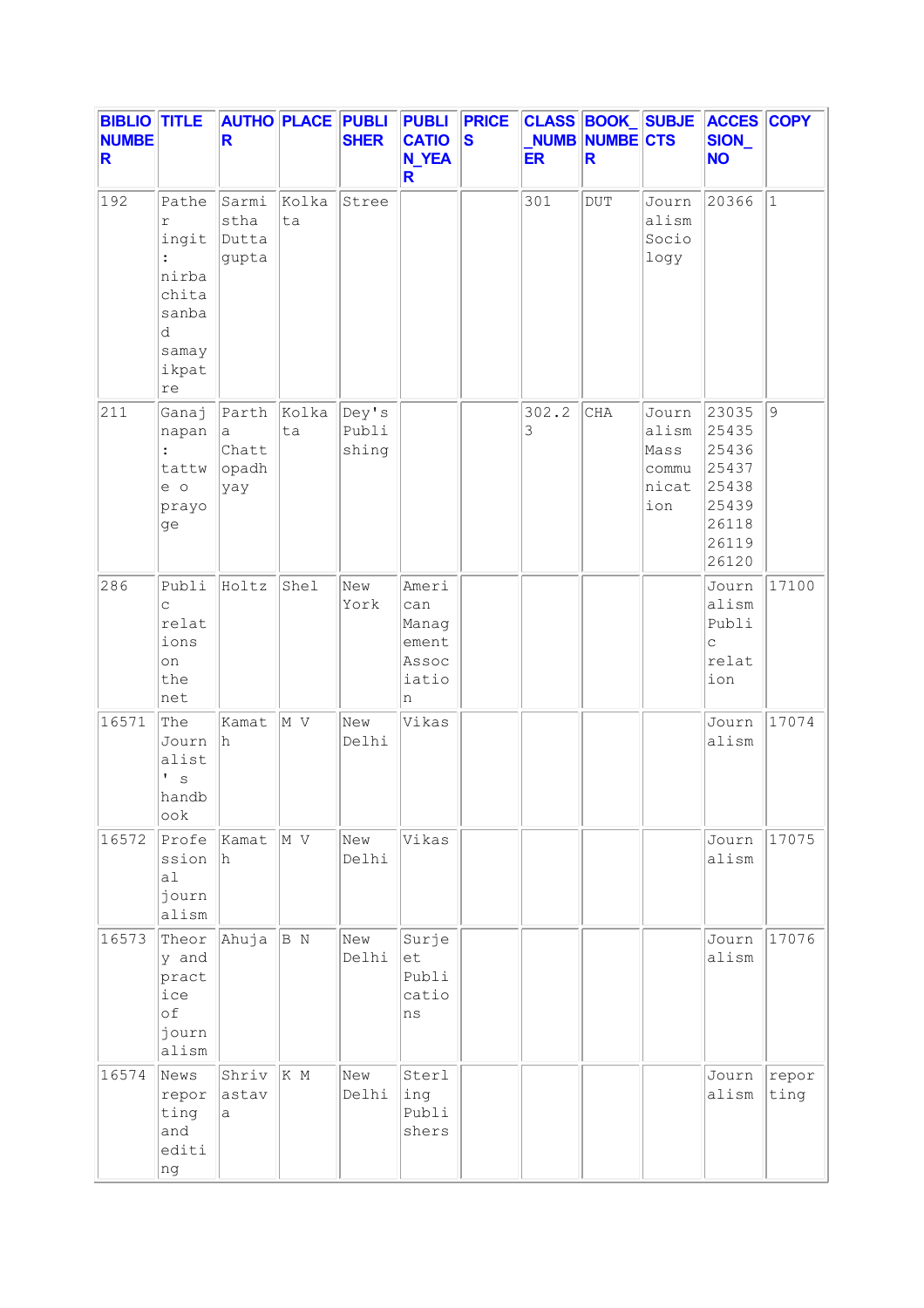| 16575 | Sanba<br>dvidy<br>a                                                        | Parth<br>a<br>Chatt<br>opadh<br>yay | ed          | Kolka<br>ta             | Pasch<br>imban<br>ga<br>Rajya<br>Pusta<br>$\mathbf k$<br>Parsh<br>ad |                                                              |  |                      | Journ<br>alism               | 17078            |
|-------|----------------------------------------------------------------------------|-------------------------------------|-------------|-------------------------|----------------------------------------------------------------------|--------------------------------------------------------------|--|----------------------|------------------------------|------------------|
| 16579 | News<br>editi<br>ng in<br>theor<br>y and<br>pract<br>ice                   | Baner<br>jee                        | Souri<br>n  | Kolka<br>ta             | K P<br>Bagch<br>$i \&$<br>Co                                         |                                                              |  |                      | Journ<br>alism               | $ $ editi<br> ng |
| 16580 | Sanba<br>dikat<br>a                                                        | Ahmad                               | Asrar       | Kolka<br>ta             | G J<br>Book<br>Socie<br>ty                                           |                                                              |  |                      | Journ<br>alism               | 17084            |
| 16584 | Journ<br>alism<br>er<br>sahaj<br>path                                      | Koush<br>ik<br>Bhatt<br>achar<br>ya | Kolka<br>ta | Parul<br>Praka<br>shani |                                                                      |                                                              |  | Journ<br>alism       | 17088                        | $\vert$ 1        |
| 16585 | Bangl<br>а<br>samba<br>dpatr<br>a o<br>banga<br>lir<br>nabaj<br>agara<br>n | Parth<br>а<br>Chatt<br>opadh<br>yay | Kolka<br>ta | Dey's<br>Publi<br>shing |                                                                      |                                                              |  | Journ<br>alism       | West<br>Benga<br>$\mathbf 1$ | 17089            |
| 16586 | Telip<br>rajan Bera<br>me<br>sansk<br>riti                                 | Anjan Kolka                         | ta          | Dey's<br>Publi<br>shing |                                                                      |                                                              |  | Journ<br>alism ision | teliv                        | 17090            |
| 16588 | Histo<br>ry of<br>India<br>n<br>journ<br>alism                             | Natar<br>ajan                       | J           | New<br>Delhi            | Publi<br>catio<br>ns<br>Divis<br>ion                                 | Min<br>of<br>Infn<br>$\delta$<br>Broad<br>casti<br>ng        |  |                      |                              | Journ<br>alism   |
| 16589 | This<br>$\rm \dot{1}\,\rm S$<br>All<br>India<br>Radio                      | Barua<br>h                          | U L         | New<br>Delhi            | Publi<br>catio<br>ns<br>Divis<br>ion                                 | Min<br>$\circ$ f<br>Infn<br>$\delta$<br>Broad<br>casti<br>ng |  |                      |                              | Journ<br>alism   |
| 16591 | Basic<br>news<br>writi<br>ng                                               | Mench<br>er                         | Melvi<br>n  | New<br>Delhi            | Unive<br>rsal<br>Book<br>Stall                                       |                                                              |  |                      | Journ<br>alism               | 17095            |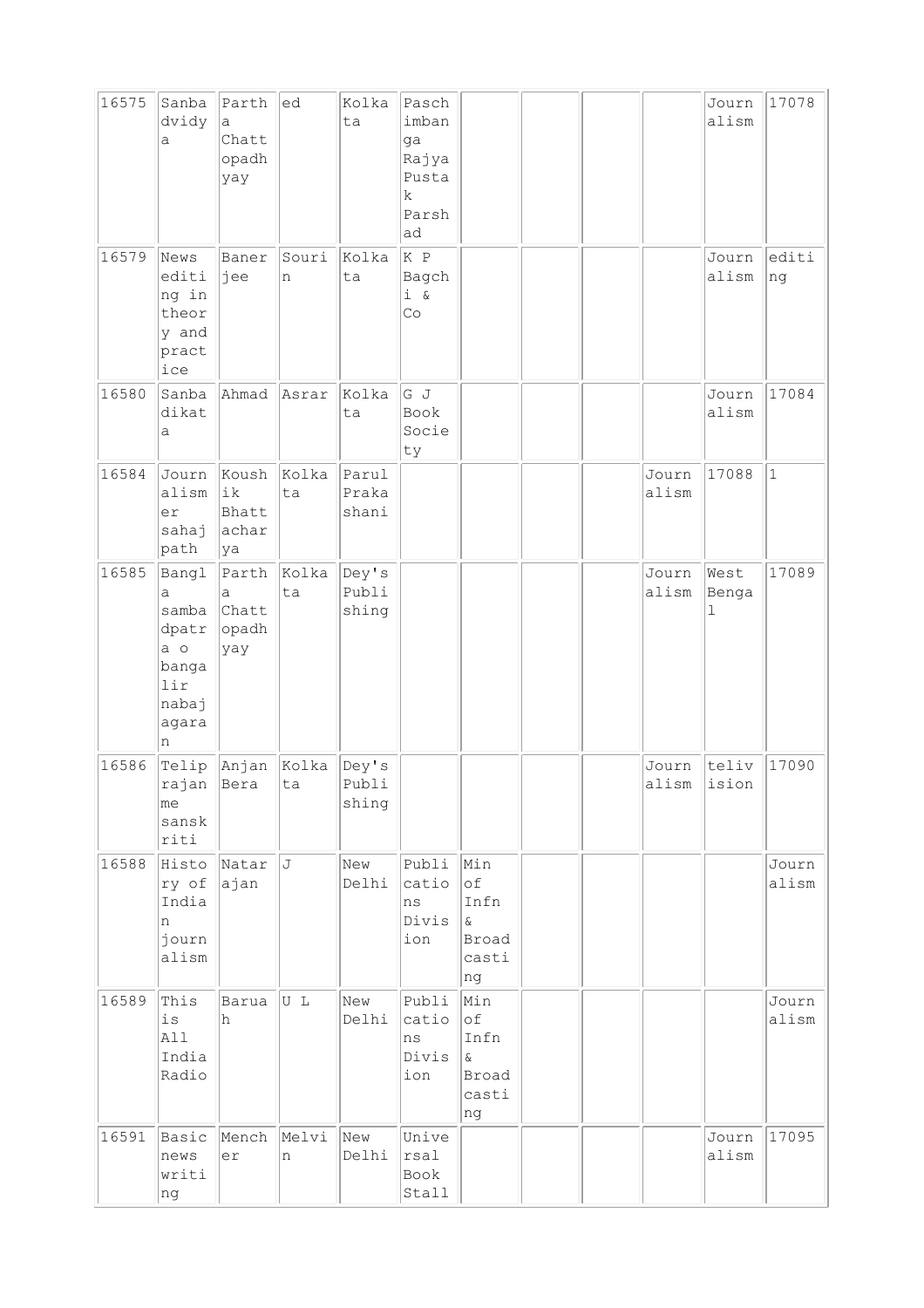| 16592 | Bisha<br>У<br>samba<br>dikat<br>а                                     | Parth<br>a<br>Chatt<br>opadh<br>yay       | Kolka<br>ta | Lipik<br>a                                   |                                  |                                     |              |              | Journ<br>alism | 17096          | $\mathbf{1}$   |
|-------|-----------------------------------------------------------------------|-------------------------------------------|-------------|----------------------------------------------|----------------------------------|-------------------------------------|--------------|--------------|----------------|----------------|----------------|
| 16594 | The<br>Repor<br>ter's<br>handb<br>$\circ \circ k$                     | Weinb<br>erg                              | Steve       | Bosto<br>n                                   | Bedfo<br>rd                      |                                     |              |              |                | Journ<br>alism | 17099          |
| 17062 | Mass<br>commu<br>nicat<br>ion<br>and<br>journ<br>alism<br>in<br>india | Mehta                                     | D.S         | New<br>Delhi                                 | Allie<br>d<br>Publi<br>shers     |                                     |              | 70.4         | MEH            | Journ<br>alism | 17568          |
| 17063 | Bhara<br>ter<br>Press<br>aine                                         | Bansi<br>Manna                            | Kolka<br>ta | West<br>Benga<br>ı<br>State<br>Book<br>Board |                                  |                                     | 343.0<br>998 | MAN          | Journ<br>alism | 17569          | $\mathbf{1}$   |
| 17064 | Bisoy<br>Bigya<br>pan                                                 | Dr.<br>Parth<br>a<br>Chatt<br>apadh<br>ya | Kolka<br>ta | Lipik<br>a                                   |                                  |                                     | 381.0<br>29  | <b>CHA</b>   | Journ<br>alism | 17570          | $\mathbf{1}$   |
| 17065 | Telip<br>rajan<br>me<br>sansk<br>riti                                 | Anjan <br>Bera                            | Kolka<br>ta | Dey's<br>Publi<br>shing                      |                                  |                                     | 70.4         | <b>BER</b>   | Journ<br>alism | 17571          | $\mathbf{1}$   |
| 17066 | News<br>editi<br>ng :<br>in<br>theor<br>y and<br>pract<br>ice         | Baner<br>þi                               | Souri<br>n  | $ $ Calcu $ $ K P<br>tta                     | Bagch<br>$i \&$<br>Compa<br>ny   |                                     |              | 70.41        | BAN            | Journ<br>alism | 17572          |
| 17067 | Mass<br>commu<br>nicat<br>ion<br>in<br>India                          | Kumar                                     | Keval<br>J  | Mumba<br>$\dot{1}$                           | Jaico<br>Publi<br>shing<br>House |                                     |              | 70.40<br>954 | <b>KUM</b>     | Journ<br>alism | 17573          |
| 17068 | Theor<br>У<br>& amp                                                   | Pract<br>ice<br>оf<br>journ<br>alism      | Ahuja       | B.N                                          | Delhi                            | Surje<br>et<br>Publi<br>catio<br>ns |              |              | 70.4           | AHU            | Journ<br>alism |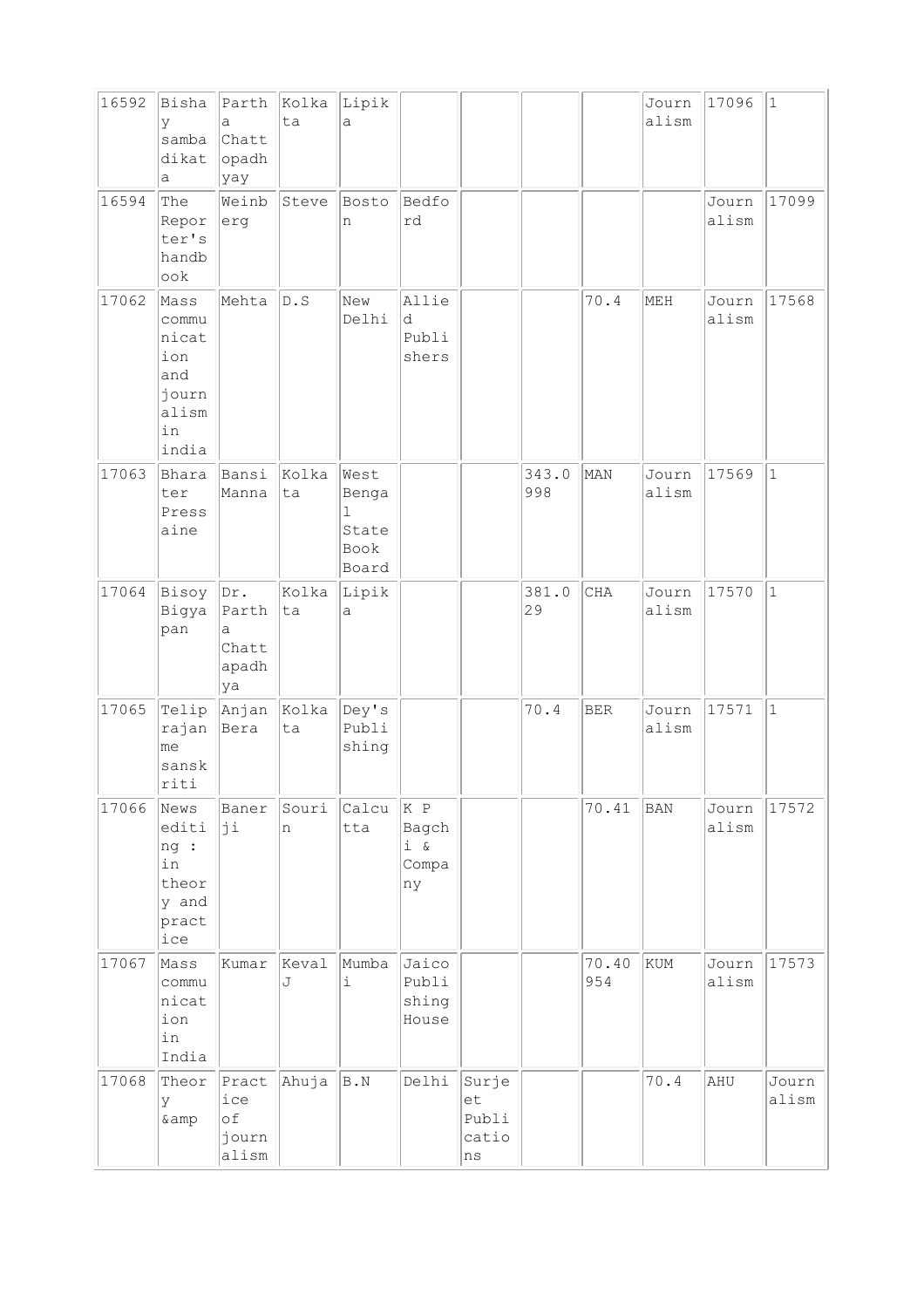| 17069 | Basic<br>news<br>writi<br>ng                                            | Mench<br>er                                                                 | Melvi<br>n  | New<br>Delhi                                            | Unive<br>rsal<br>Book<br>stall        |      | 70.43 | MEN            | Journ<br>alism | 17575        |
|-------|-------------------------------------------------------------------------|-----------------------------------------------------------------------------|-------------|---------------------------------------------------------|---------------------------------------|------|-------|----------------|----------------|--------------|
| 17070 | Littl<br>е<br>magaz<br>ine<br>sanba<br>d                                | Littl<br>е<br>magaz<br>ine<br>edito<br>$\mathtt{rs}$<br>assoc<br>iatio<br>n | Kolka<br>ta |                                                         |                                       | 70.4 | LIT   | Journ<br>alism | 17576          | $\mathbf{1}$ |
| 17344 | Bhara<br>ter<br>press<br>aine                                           | Bansi<br>Manna                                                              | Kolka<br>ta | West<br>Benga<br>$\mathbf{1}$<br>state<br>Book<br>Board |                                       | 70   |       | Journ<br>alism | 17934          | $\mathbf{1}$ |
| 17345 | News<br>editi<br>ng                                                     | Baner<br>þi                                                                 | Souri<br>n  | Kolka<br>ta                                             | K P<br>Bagch<br>$i \&$<br>Compa<br>ny |      | 70    |                | Journ<br>alism | 17935        |
| 17346 | Bijna<br>pan<br>bidya                                                   | Anil<br>Kumar<br>Roych<br>owdhu<br>ry                                       | Kolka<br>ta | West<br>Benga<br>$\mathbf 1$<br>state<br>Book<br>Board  |                                       | 70   |       | Journ<br>alism | 17936          | $\mathbf{1}$ |
| 17347 | Bisay<br>sanba<br>dikat<br>a                                            | Parth<br>a<br>Chatt<br>opadh<br>yay                                         | Kolka<br>ta | Lipik<br>$\mathsf{a}$                                   |                                       | 70   |       | Journ<br>alism | 17937          | $1\,$        |
| 17348 | Sangb<br>adpat<br>ra<br>sanga<br>than<br>$\circ$<br>paric<br>halan<br>a | Pabit<br>rakum<br>ar<br>Mukho<br>padhy<br>ay                                | Kolka<br>ta | West<br>benga<br>1<br>state<br>Book<br>Board            |                                       | 70   |       | Journ<br>alism | 17938          | $\mathbf{1}$ |
| 17349 | Adhun<br>ik<br>bigna<br>pan :<br>anga<br>$\circ$<br>anush<br>anga       | Saroj<br>it<br>Dutta                                                        | Kolka<br>ta | Agran<br>i<br>Book<br>Club                              |                                       | $70$ |       | Journ<br>alism | 17939          | $\vert$ 1    |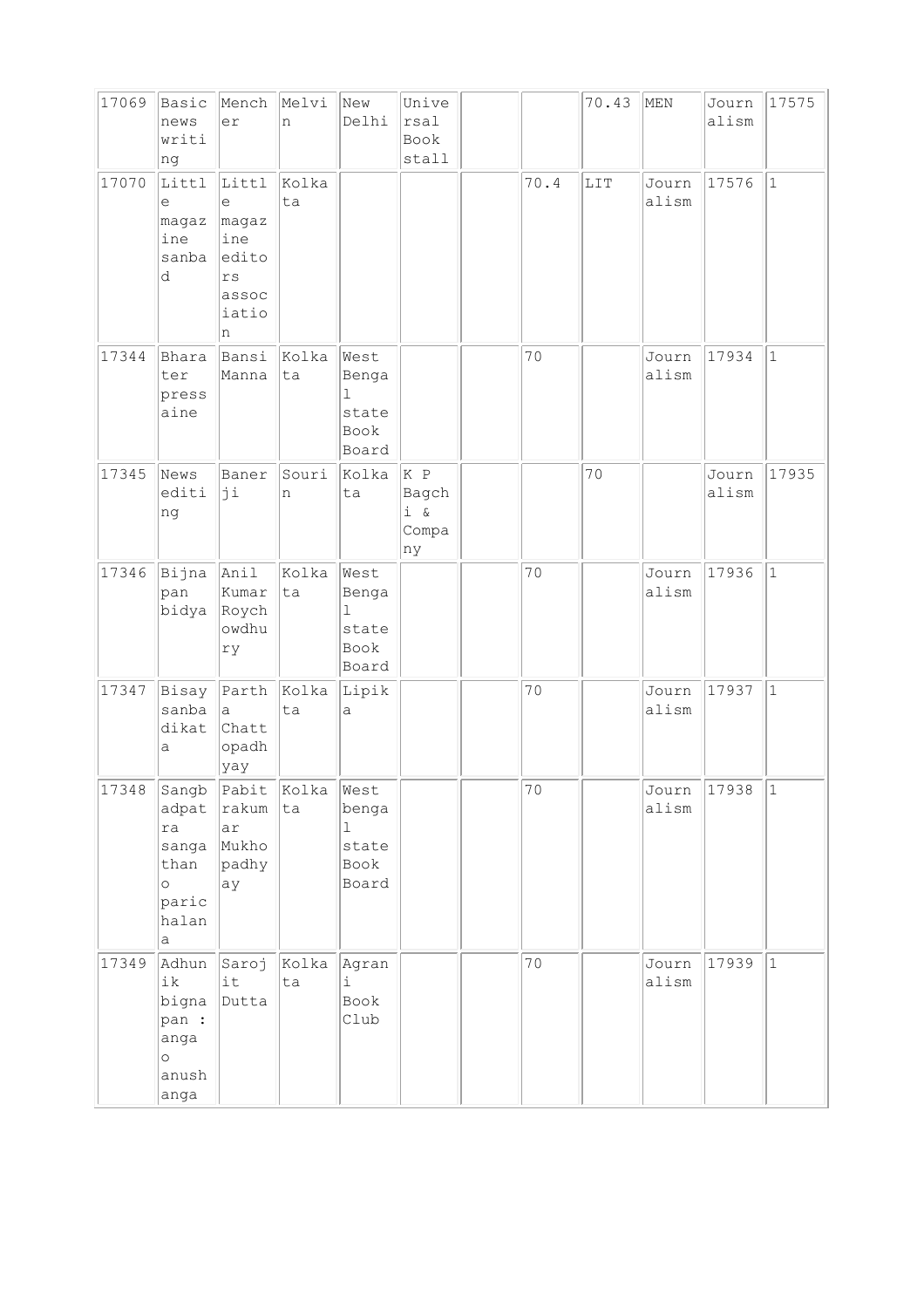| 17412 | Adhun<br>ik<br>bigna<br>pan :<br>anga<br>$\circ$<br>anush<br>anga | Saroj<br>it<br>Dutta                                               | Kolka<br>ta | Agran<br>i<br>Book<br>Club                              |  | 70 | Journ<br>alism | 18020 | $1\,$        |
|-------|-------------------------------------------------------------------|--------------------------------------------------------------------|-------------|---------------------------------------------------------|--|----|----------------|-------|--------------|
| 17413 | Bijna<br>pan<br>Bidya                                             | Anil<br>Kumar<br>Roych<br>owdhu<br>ry                              | Kolka<br>ta | West<br>Benga<br>ı<br>State<br>Book<br>Board            |  | 70 | Journ<br>alism | 18021 | $\mathbf{1}$ |
| 17414 | Bijna<br>pan<br>Bidya                                             | Anil<br>Kumar<br>Roych<br>owdhu<br>ry                              | Kolka<br>ta | West<br>Benga<br>$\mathbf 1$<br>State<br>Book<br>Board  |  | 70 | Journ<br>alism | 18022 | $\mathbf{1}$ |
| 17415 | Bijna<br>pan<br>Bidya                                             | Anil<br>Kumar<br>Roych<br>owdhu<br>ry                              | Kolka<br>ta | West<br>Benga<br>ı<br>State<br>Book<br>Board            |  | 70 | Journ<br>alism | 18023 | $\mathbf{1}$ |
| 17416 | Bijna<br>pan<br>Bidya                                             | Anil<br>Kumar<br>Roych<br>owdhu<br>ry                              | Kolka<br>ta | West<br>Benga<br>$\mathbf{1}$<br>State<br>Book<br>Board |  | 70 | Journ<br>alism | 18024 | $1\,$        |
| 17417 | Sanba<br>dpatr<br>a<br>hal<br>babas<br>tha                        | $\beta$ Baidy $\beta$ Kolka<br>anath<br>Bhatt<br>paric achar<br>ya | ta          | West<br>Benga<br>ı<br>State<br>Book<br>Board            |  | 70 | Journ<br>alism | 18025 | $\mathbf{1}$ |
| 17418 | Sanba<br>dpatr<br>a<br>paric<br>hal<br>babas<br>tha               | Baidy Kolka<br>anath<br>Bhatt<br>achar<br>ya                       | ta          | West<br>Benga<br>$\mathbf 1$<br>State<br>Book<br>Board  |  | 70 | Journ<br>alism | 18026 | $\mathbf{1}$ |
| 17419 | Sanba<br>dpatr<br>a<br>paric<br>hal<br>babas<br>tha               | Baidy<br>anath<br>Bhatt<br>achar<br>ya                             | Kolka<br>ta | West<br>Benga<br>$\mathbf{1}$<br>State<br>Book<br>Board |  | 70 | Journ<br>alism | 18027 | $\mathbf{1}$ |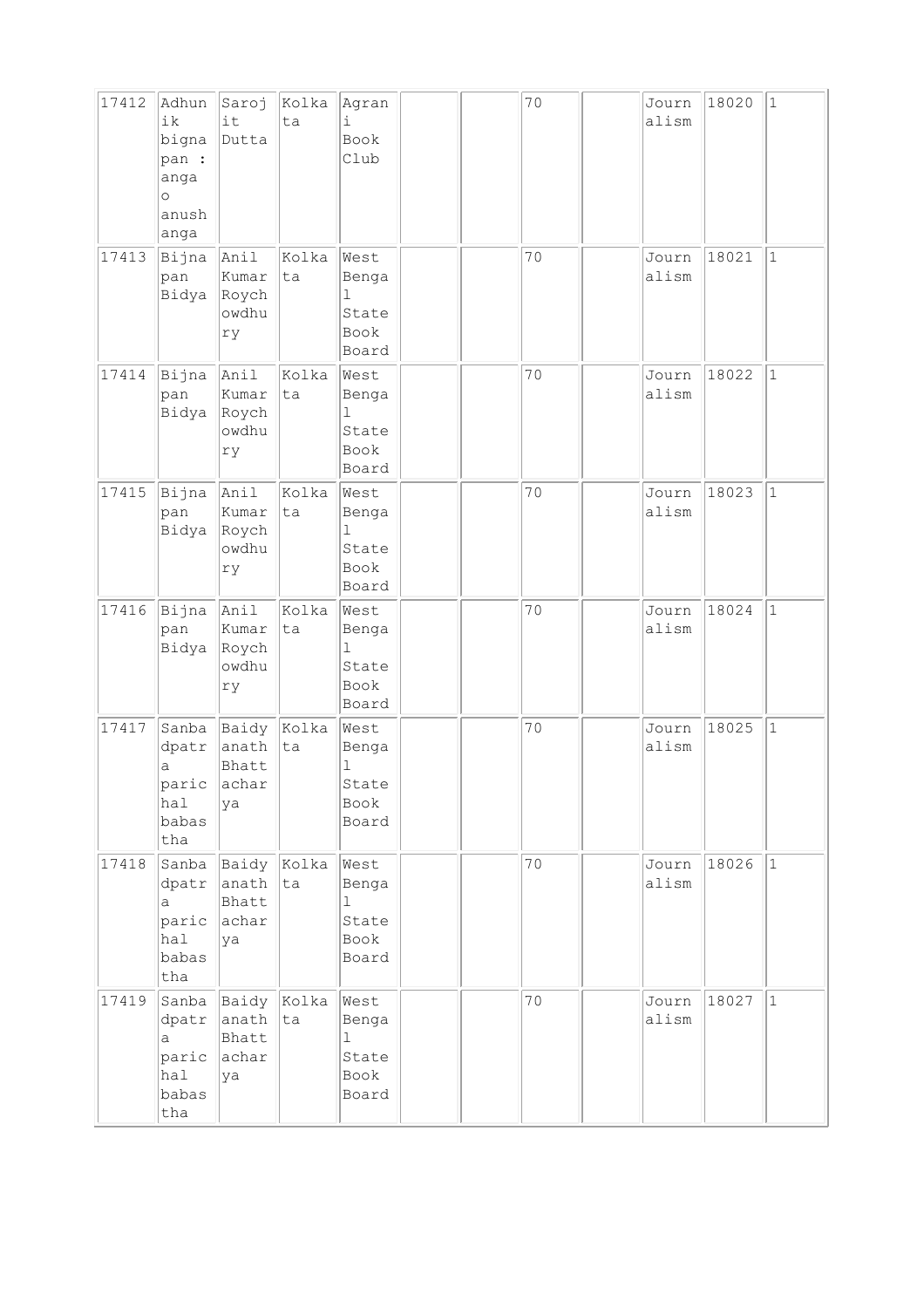| 17420 | Sanba<br>dpatr<br>a<br>paric<br>hal<br>babas<br>tha | Baidy<br>anath<br>Bhatt<br>achar<br>ya         | Kolka<br>ta       | West<br>Benga<br>1<br>State<br>Book<br>Board            |                                | 70 |    | Journ<br>alism | 18028          | 1           |
|-------|-----------------------------------------------------|------------------------------------------------|-------------------|---------------------------------------------------------|--------------------------------|----|----|----------------|----------------|-------------|
| 17421 | Bisay<br>sanba<br>dikat<br>а                        | Parth<br>a<br>Chatt<br>opadh<br>yay            | $\ $ Kolka<br>ta  | Lipik<br>a                                              |                                | 70 |    | Journ<br>alism | 18029          | $\vert$ 1   |
| 17422 | Bisay<br>sanba<br>dikat<br>a                        | $\mathsf{a}$<br>Chatt<br>opadh<br>yay          | Parth Kolka<br>ta | Lipik<br>a                                              |                                | 70 |    | Journ<br>alism | 18030          | $\vert$ 1   |
| 17423 | Bisay<br>sanba<br>dikat<br>a                        | Parth<br>$\mathsf{a}$<br>Chatt<br>opadh<br>yay | Kolka<br>ta       | Lipik<br>a                                              |                                | 70 |    | Journ<br>alism | 18031          | $\vert$ 1   |
| 17424 | Bisay<br>sanba<br>dikat<br>а                        | Parth<br>$\mathsf{a}$<br>Chatt<br>opadh<br>yay | Kolka<br>ta       | Lipik<br>a                                              |                                | 70 |    | Journ<br>alism | 18032          | $\vert$ 1   |
| 17425 | Bhara<br>ter<br>press<br>aine                       | Bansi<br>Manna                                 | Kolka<br>ta       | West<br>Benga<br>$\mathbf 1$<br>state<br>Book<br>Board  |                                | 70 |    | Journ<br>alism | 18033          | $1\,$       |
| 17426 | Bhara<br>ter<br>press<br>aine                       | Bansi<br>Manna                                 | Kolka<br>ta       | West<br>Benga<br>T,<br>state<br>Book<br>Board           |                                | 70 |    | Journ<br>alism | 18034          | $\vert$ 1   |
| 17427 | Bhara<br>ter<br>press<br>aine                       | Bansi<br>Manna                                 | Kolka<br>ta       | West<br>Benga<br>$\mathbf{1}$<br>state<br>Book<br>Board |                                | 70 |    | Journ<br>alism | 18035          | $ 1\rangle$ |
| 17428 | Bhara<br>ter<br>press<br>aine                       | Bansi<br>Manna                                 | Kolka<br>ta       | West<br>Benga<br>1<br>state<br>Book<br>Board            |                                | 70 |    | Journ<br>alism | 18036          | $ 1\rangle$ |
| 17429 | Pract<br>ical<br>publi<br>C<br>relat<br>ions        | Black                                          | Sam               | New<br>Delhi                                            | Unive<br>rsal<br>Book<br>Stall |    | 70 |                | Journ<br>alism | 18037       |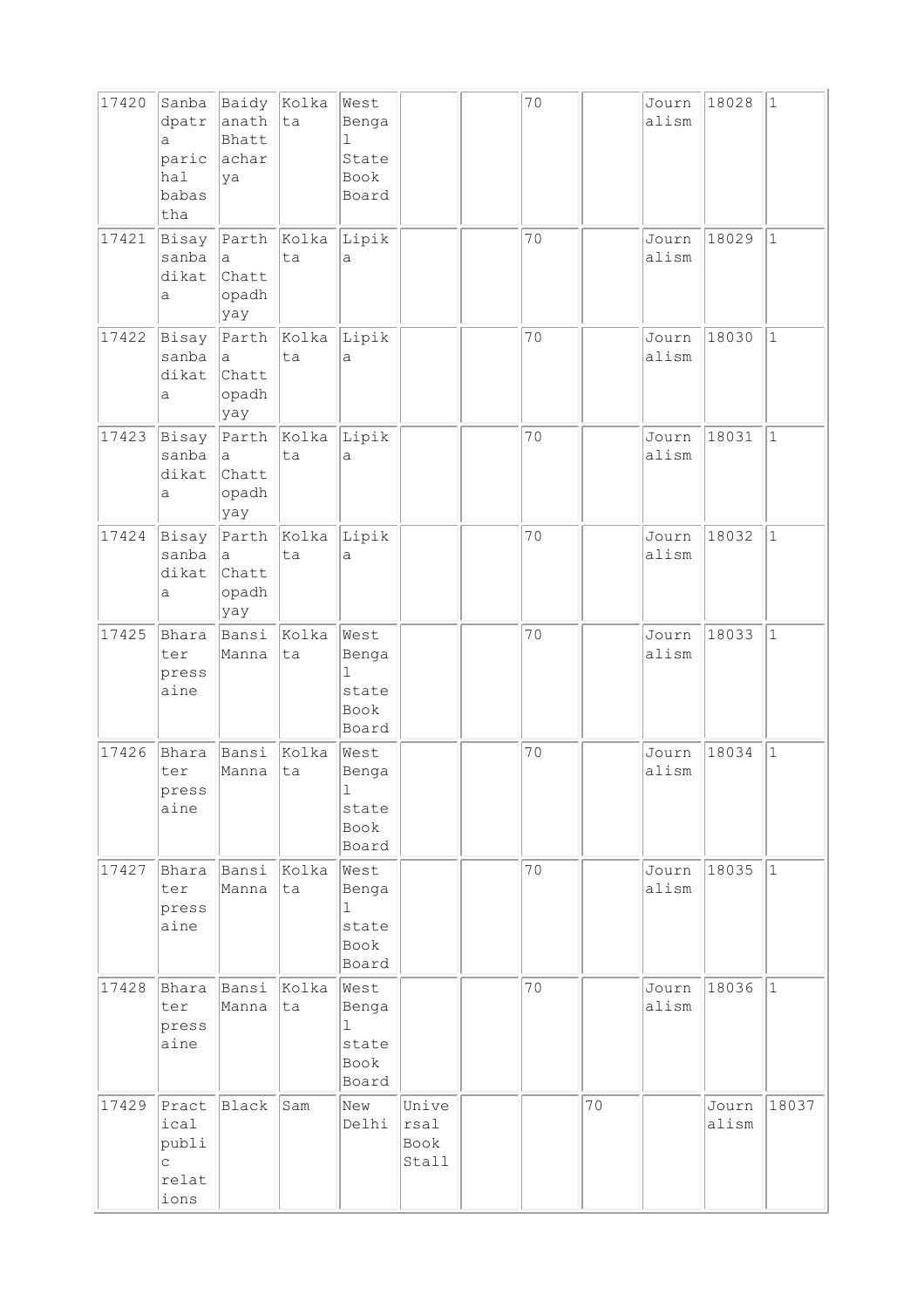| 17430 | Pract<br>ical<br>publi<br>$\mathsf{C}$<br>relat<br>ions            | Black                | Sam        | New<br>Delhi                 | Unive<br>rsal<br>Book<br>Stall               |  | 70 | Journ<br>alism | 18038 |
|-------|--------------------------------------------------------------------|----------------------|------------|------------------------------|----------------------------------------------|--|----|----------------|-------|
| 17431 | Pract<br>ical<br>publi<br>C<br>relat<br>ions                       | Black                | Sam        | New<br>Delhi                 | Unive<br>rsal<br>Book<br>Stall               |  | 70 | Journ<br>alism | 18039 |
| 17432 | Pract<br>ical<br>publi<br>$\mathsf{C}$<br>relat<br>ions            | Black                | Sam        | New<br>Delhi                 | Unive<br>rsal<br>Book<br>Stall               |  | 70 | Journ<br>alism | 18040 |
| 17433 | Pract<br>ical<br>publi<br>$\mathsf{C}$<br>relat<br>ions            | Black                | Sam        | New<br>Delhi                 | Unive<br>rsal<br>Book<br>Stall               |  | 70 | Journ<br>alism | 18041 |
| 17447 | News<br>editi<br>ng in<br>theor<br>y and<br>pract<br>ice           | Baner<br>jee         | Souri<br>n | Kolka<br>ta                  | K P<br>Bagch<br>$i \&$<br>Co                 |  | 70 | Journ<br>alism | 18092 |
| 17448 | News<br>editi<br>ng in<br>theor<br>y and<br>pract<br>ice           | Baner<br>jee         | Souri<br>n | Kolka<br>ta                  | K P<br>Bagch<br>$i \&$<br>Co                 |  | 70 | Journ<br>alism | 18093 |
| 17520 | News<br>media<br>manag<br>ement                                    | Ravin<br>drana<br>th | P.K        | Mumba<br>$\dot{\mathtt{l}}$  | Engli<br>sh<br>Editi<br>on<br>Publi<br>shers |  | 70 | Journ<br>alism | 18184 |
| 17521 | The<br>rape<br>of<br>news<br>$\ddot{\cdot}$                        | Poola<br>ni          | Sunil<br>K | Mumba<br>$\dot{\mathbbm{1}}$ | Frog<br>Books                                |  | 70 | Journ<br>alism | 18185 |
| 17522 | Commu<br>nicat<br>ion<br>devel<br>opmen<br>t and<br>civil<br>socie | Gupta                | V.S        | New<br>Delhi                 | Conce<br>$ {\rm pt}$<br>Publi<br>shing       |  | 70 | Journ<br>alism | 18186 |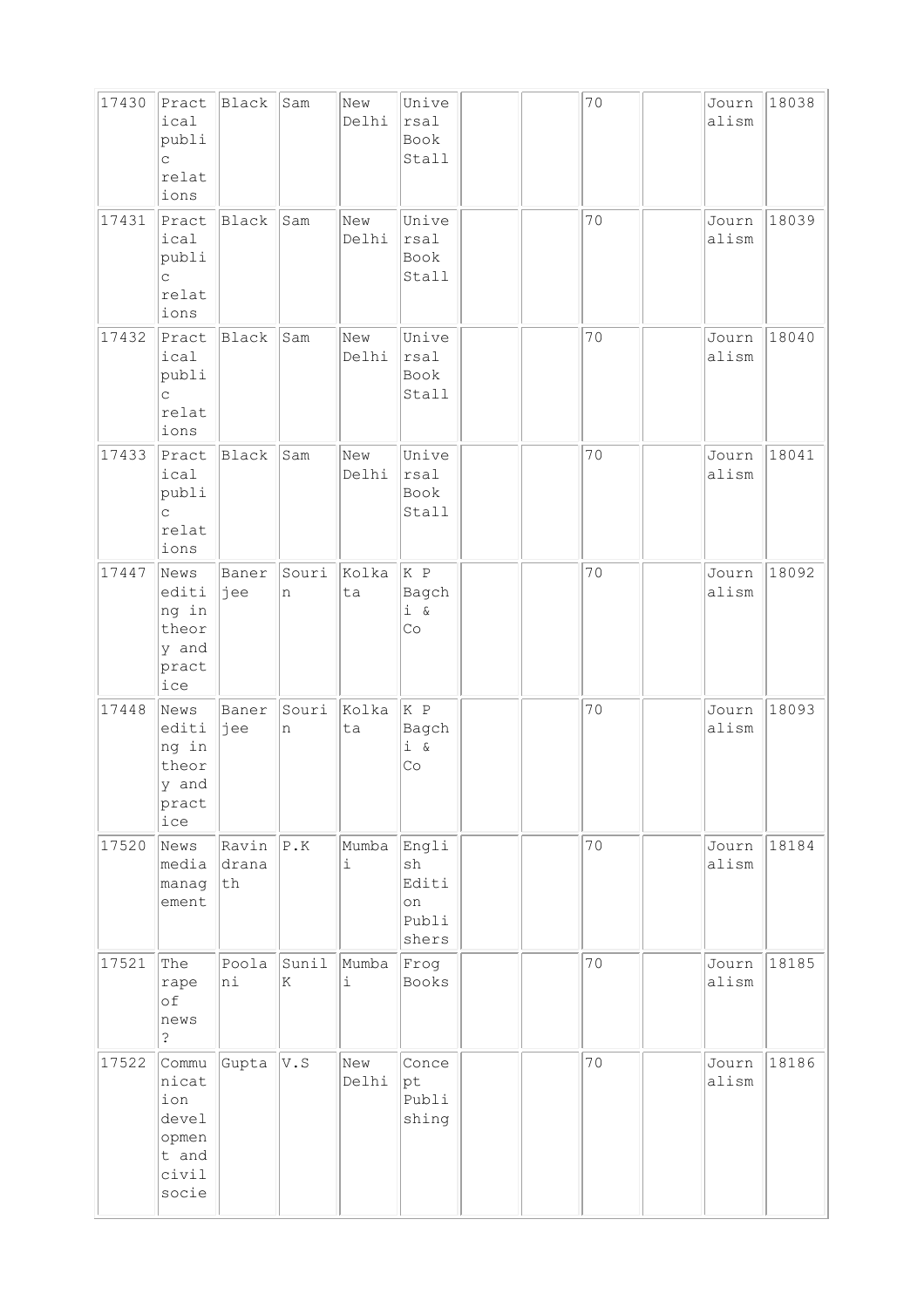|       | ty                                                                                              |                       |                    |              |                                  |      |            |            |     |                |       |
|-------|-------------------------------------------------------------------------------------------------|-----------------------|--------------------|--------------|----------------------------------|------|------------|------------|-----|----------------|-------|
| 17523 | The<br>chall<br>enge<br>of<br>publi<br>$\mathsf{C}$<br>relat<br>ions                            | Sarda<br>na           | $C$ .K             | New<br>Delhi | Har<br>Anand<br>Publi<br>sher    |      |            | 70         |     | Journ<br>alism | 18187 |
| 17524 | Profe<br>ssion<br>a1<br>journ<br>alism                                                          | Kamat<br>h            | M V                | New<br>Delhi | Vikas<br>Publi<br>shing<br>House |      |            | 70         |     | Journ<br>alism | 18188 |
| 17525 | The<br>journ<br>alist<br>$\mathbf{F}$ s<br>handb<br>ook                                         | Kamat<br>h.           | M V                | New<br>Delhi | Vikas<br>Publi<br>shing<br>House |      |            | 70         |     | Journ<br>alism | 18189 |
| 17526 | Princ<br>iples<br>of<br>adver<br>tisin<br>g : a<br>globa<br>$\mathbf{I}$<br>persp<br>ectiv<br>е | Lee                   | Monle              | New<br>Delhi | Vikas<br>Publi<br>shing<br>House |      |            | 70         |     | Journ<br>alism | 18190 |
| 17527 | Journ<br>alism<br>in<br>India                                                                   | Parth<br>asara<br>thy | Ranga<br>swami     | New<br>Delhi | Sterl<br>ing<br>Publi<br>shers   |      |            | 70         |     | Journ<br>alism | 18191 |
| 17528 | News<br>repor<br>ting<br>and<br>editi<br>ng                                                     | Shriv<br>astav<br>a   | K M.               | New<br>Delhi | Sterl<br>ing<br>Publi<br>shers   | 2003 |            | 70.43<br>3 | SHR | Journ<br>alism | 18192 |
| 17529 | News<br>repor<br>ting<br>and<br>editi<br>ng                                                     | Shriv<br>astav<br>a   | K M.               | New<br>Delhi | Sterl<br>ing<br>Publi<br>shers   | 2003 | 150.0<br>0 | 70.43<br>3 | SHR | Journ<br>alism | 18193 |
| 17530 | News<br>repor<br>ting<br>and<br>editi<br>ng                                                     | Shriv<br>astav<br>a   | K M.               | New<br>Delhi | Sterl<br>ing<br>Publi<br>shers   | 2003 | 150.0<br>0 | 70.43<br>3 | SHR | Journ<br>alism | 18194 |
| 17531 | Journ<br>alism<br>in<br>India                                                                   | Parth<br>asara<br>thy | Ranga New<br>swami | Delhi        | Sterl<br>ing<br>Publi<br>shers   |      |            | 70         |     | Journ<br>alism | 18195 |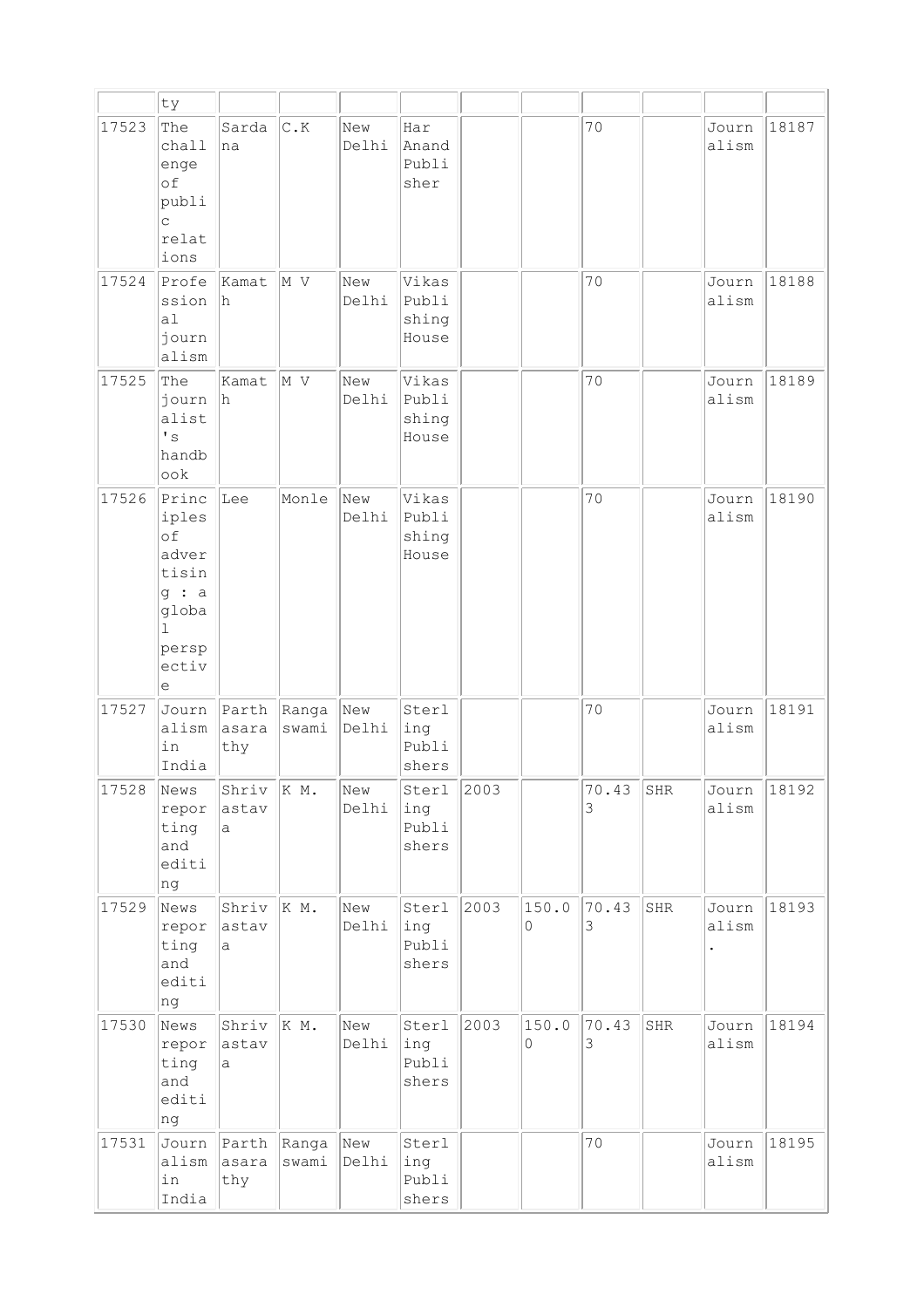| 17786 | Trans<br>natio<br>nal<br>telev<br>ision<br>cultu<br>re<br>ident<br>ity<br>and<br>chang<br>$\in$<br>when<br>star<br>came<br>to<br>india | Butch<br>er                                  | Melis<br>sa           | New<br>Delhi | Sage<br>publi<br>catio<br>n                   |                                          | 70.15      | BUT | Journ<br>alism | 18449          |
|-------|----------------------------------------------------------------------------------------------------------------------------------------|----------------------------------------------|-----------------------|--------------|-----------------------------------------------|------------------------------------------|------------|-----|----------------|----------------|
| 17803 | hand<br>book<br>of<br>Mass<br>media                                                                                                    | Ravin<br>dran                                | K R                   | New<br>Delhi | Anmol<br>Pub                                  |                                          | 302.2<br>3 | RAV | Journ<br>alism | 18466          |
| 17804 | Telev<br>ision<br>for<br>rural<br>devel<br>opmen<br>$\sf t$                                                                            | Rao                                          | Bss                   | New<br>Delhi | Conce<br>pt<br>Pub                            |                                          | 384.5<br>5 | RAO | Journ<br>alism | 18467          |
| 17805 | Gover<br>ment<br>media<br>auton<br>omy<br>and<br>after                                                                                 | Bharg<br>ava                                 | G S                   | New<br>Delhi | Conce<br>pt<br>Pub                            |                                          | 302.2<br>3 |     | Journ<br>alism | 18468          |
| 17806 | Journ<br>alism<br>ethic<br>S<br>code                                                                                                   | Shams<br>i                                   | Nayya<br>$\Upsilon$   | New<br>Delhi | Anmol<br>Pub                                  |                                          | 70         | SHA | Journ<br>alism | 18469          |
| 17807 | Dicti<br>onary<br>of<br>media<br>and<br>journ<br>alism                                                                                 | Singh                                        | Chand<br>rakan<br>t P | New<br>Delhi | $\mathbbm{I}$ $\,$ K<br>Inter<br>natio<br>nal |                                          | 70.3       | SIN | Journ<br>alism | 18470          |
| 17808 | News                                                                                                                                   | audie<br>nces<br>and<br>every<br>day<br>life | Nath                  | Shyam        | Delhi                                         | Autho<br>$\mathtt{r}\mathtt{s}$<br>Press |            | 70  | NAT            | Journ<br>alism |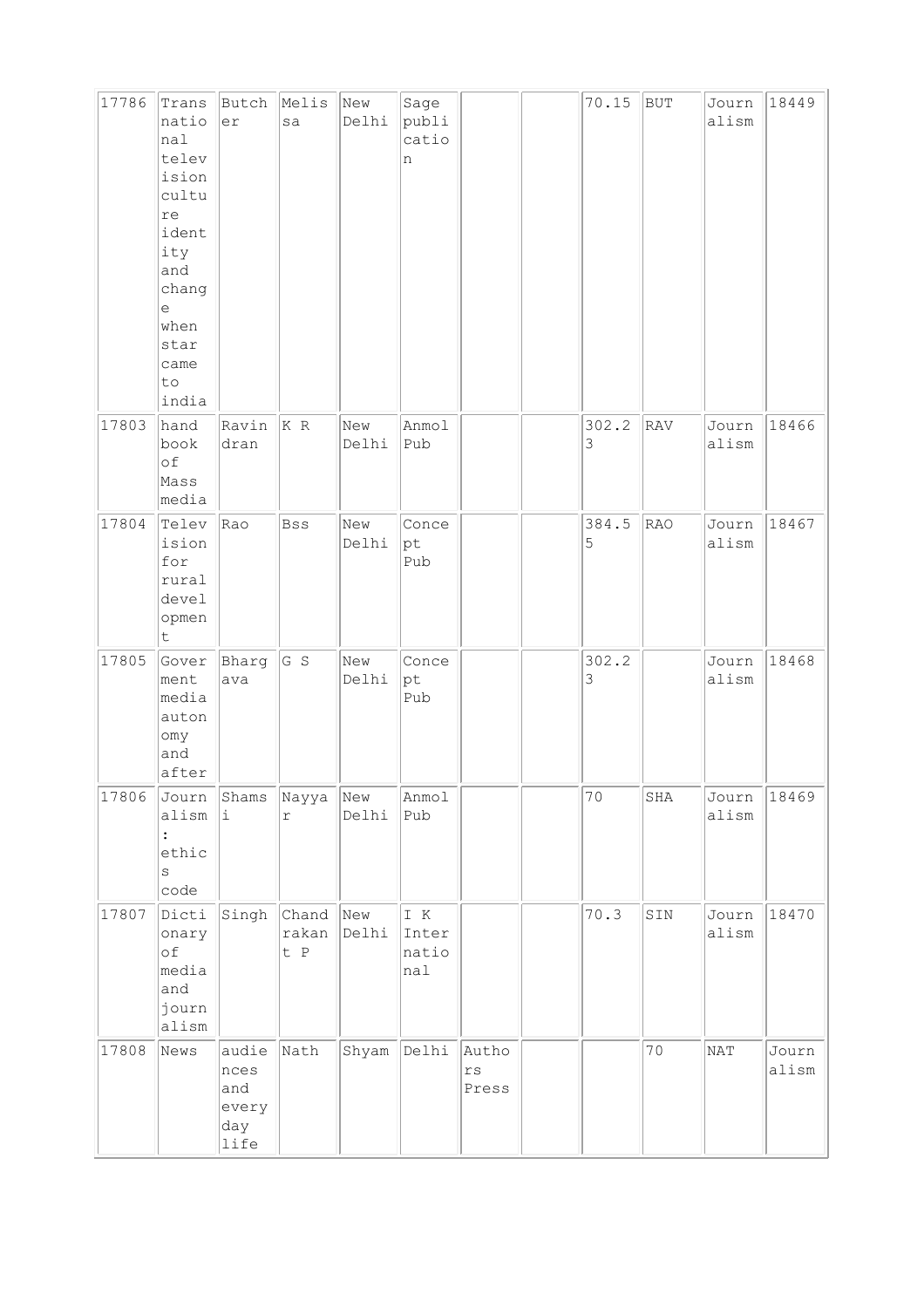| 17809 | Print<br>media<br>and<br>elect<br>ronic<br>media                                  | Sharm<br>a                 | Jiten<br>dra<br>Kumar | Delhi          | Autho<br>rs<br>Press            |                      | 70.1         | SHA            | Journ<br>alism | 18472          |
|-------|-----------------------------------------------------------------------------------|----------------------------|-----------------------|----------------|---------------------------------|----------------------|--------------|----------------|----------------|----------------|
| 17810 | Journ<br>alism<br>:<br>chang<br>ing<br>socie<br>ty                                | emerg<br>ing<br>trend<br>S | SChak<br>ravar<br>thy | Jagad<br>ish   | Delhi                           | Autho<br>rs<br>Press |              | 70             | <b>CHA</b>     | Journ<br>alism |
| 17811 | Handb<br>ook<br>of<br>Repor<br>ting<br>and<br>commu<br>nicat<br>ion<br>skill<br>S | Gupta                      | V S                   | New<br>Delhi   | Conce<br>pt<br>Pub              |                      | 70.43        | <b>GUP</b>     | Journ<br>alism | 18474          |
| 17812 | News<br>cultu<br>re                                                               | Allan                      | Stuar<br>t            | Bucki<br>ngham | Open<br>Unive<br>rsity<br>Press |                      | 70.4         | ALL            | Journ<br>alism | 18475          |
| 17813 | Krish<br>$\dot{1}$<br>sanba<br>dpatr<br>$\epsilon$<br>sangb<br>adika<br>ta        | Mitra                      | kanai<br>prasa<br>d   | Nadia          |                                 |                      | 70.44<br>963 | MIT            | Journ<br>alism | 18476          |
| 17814 | Publi<br>$\mathsf{C}$<br>relat<br>ion                                             | Jethw<br>aney              | Jaish New<br>ri N     | Delhi          | Sterl<br>ing<br>Pub             |                      | 659.2        | $\mathtt{JET}$ | Journ<br>alism | 18477          |
| 17815 | Text<br>book<br>of<br>mass<br>commu<br>nicat<br>ion<br>and<br>media               | Joshi                      | Uma                   | New<br>Delhi   | Anmol<br>Pub                    |                      | 302.2        | <b>JOS</b>     | Journ<br>alism | 18478          |
| 17816 | Jouna<br>lism<br>in<br>India                                                      | Parth<br>asara<br>thy      | Ranga<br>swami        | New<br>Delhi   | Sterl<br>ing<br>Pub             |                      | 70.40<br>954 | PAR            | Journ<br>alism | 18479          |
| 17817 | Outli<br>ne of<br>editi<br>ng                                                     | Josep<br>h                 | M K                   | New<br>Delhi   | Anmol<br>Pub                    |                      | 70.41        | <b>JOS</b>     | Journ<br>alism | 18480          |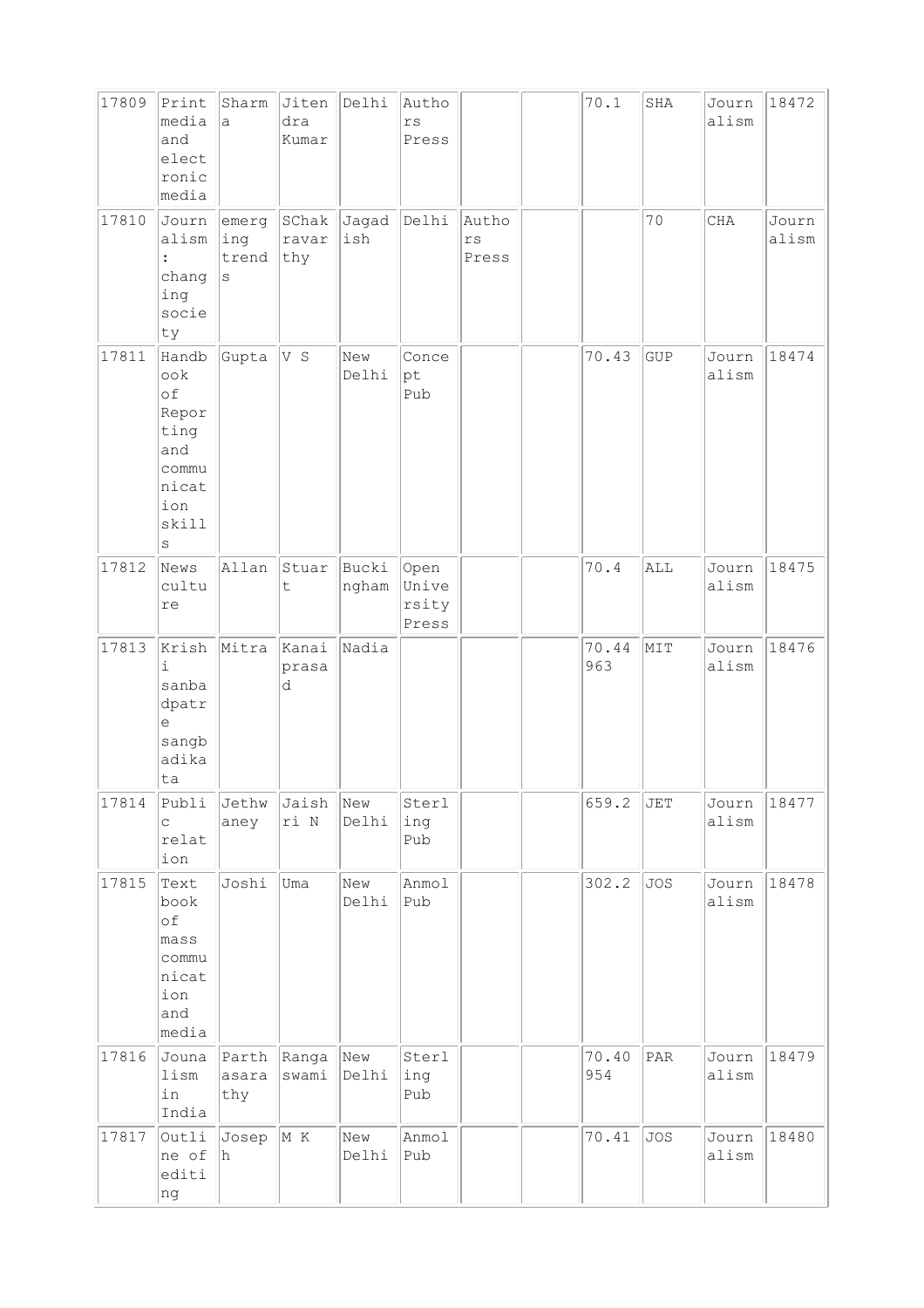| 17818 | Ancie<br>nt<br>india                                                                          | Jha                                           | D N                   | New<br>Delhi       | Manoh<br>ar                                                       |                                 | 954.0<br>$\mathbf{1}$ | JHA        | Journ<br>alism | 18481                   |
|-------|-----------------------------------------------------------------------------------------------|-----------------------------------------------|-----------------------|--------------------|-------------------------------------------------------------------|---------------------------------|-----------------------|------------|----------------|-------------------------|
| 17819 | An<br>intro<br>ducti<br>on to<br>film<br>studi<br>es                                          | Nelme<br>$\rm s$                              | Jill                  | Londo<br>n         | Routl<br>edge                                                     |                                 | 791.4<br>36           | NEL        | Journ<br>alism | 18482                   |
| 17823 | The<br>insid<br>er's<br>guide<br>to<br>writi<br>ng<br>for<br>scree<br>n and<br>telev<br>ision | Tobia<br>S                                    | Ronal<br>d B          | Cinci<br>nnati     | Write<br>$\mathtt{r}$ 's<br>Diges<br>$\ddot{\mathsf{t}}$<br>Books |                                 | 70.4                  | TOB        | Journ<br>alism | 18486                   |
| 17824 | Print<br>media<br>commu<br>nicat<br>ion                                                       | Hakem<br>ulder                                | Jan R                 | Nwe<br>Delhi       | Anmol                                                             |                                 | 70.17                 | HAK        | Journ<br>alism | 18487                   |
| 17825 | Janas<br>angjo<br>g.                                                                          | Basu                                          | Samar                 | Kolka<br>ta        | W B S<br>B<br>Board                                               |                                 | 302.2                 | <b>BAS</b> | Journ<br>alism | 18488                   |
| 17826 | Ethic<br>s of<br>Journ<br>alism<br>in<br>trans<br>ition                                       | Sharm<br>a                                    | Jiten<br>dra<br>Kumar | Delhi              | Autho<br>$\mathtt{r}\mathtt{s}$<br>Press                          |                                 | 70.4                  | SHA        | Journ<br>alism | 18489                   |
| 17827 | New<br>media<br>manag<br>ment                                                                 | Ravin<br>drana<br>$\tt th$                    | P K                   | Mumba<br>$\dot{1}$ | Engli<br>sh<br>Editi<br>$\circ$ n                                 |                                 | 70.1                  | RAV        | Journ<br>alism | 18490                   |
| 17828 | Net                                                                                           | media<br>and<br>mass<br>commu<br>nicat<br>ion | Chakr<br>avart<br>hy  | jagad<br>ish       | Delhi                                                             | Autho<br>$\mathtt{rs}$<br>Press |                       | 70.1       | CHA            | Journ<br>alism          |
| 17829 | Handb<br>$\circ \circ k$<br>of<br>journ<br>alism<br>and<br>mass<br>commu<br>nicat<br>ion      | Aggar<br>wal                                  | Vir<br>Bala           | New<br>Delhi       | Conce<br>pt<br>Pub                                                |                                 | 70                    | AGG        | Journ<br>alism | 18492<br>26014<br>26015 |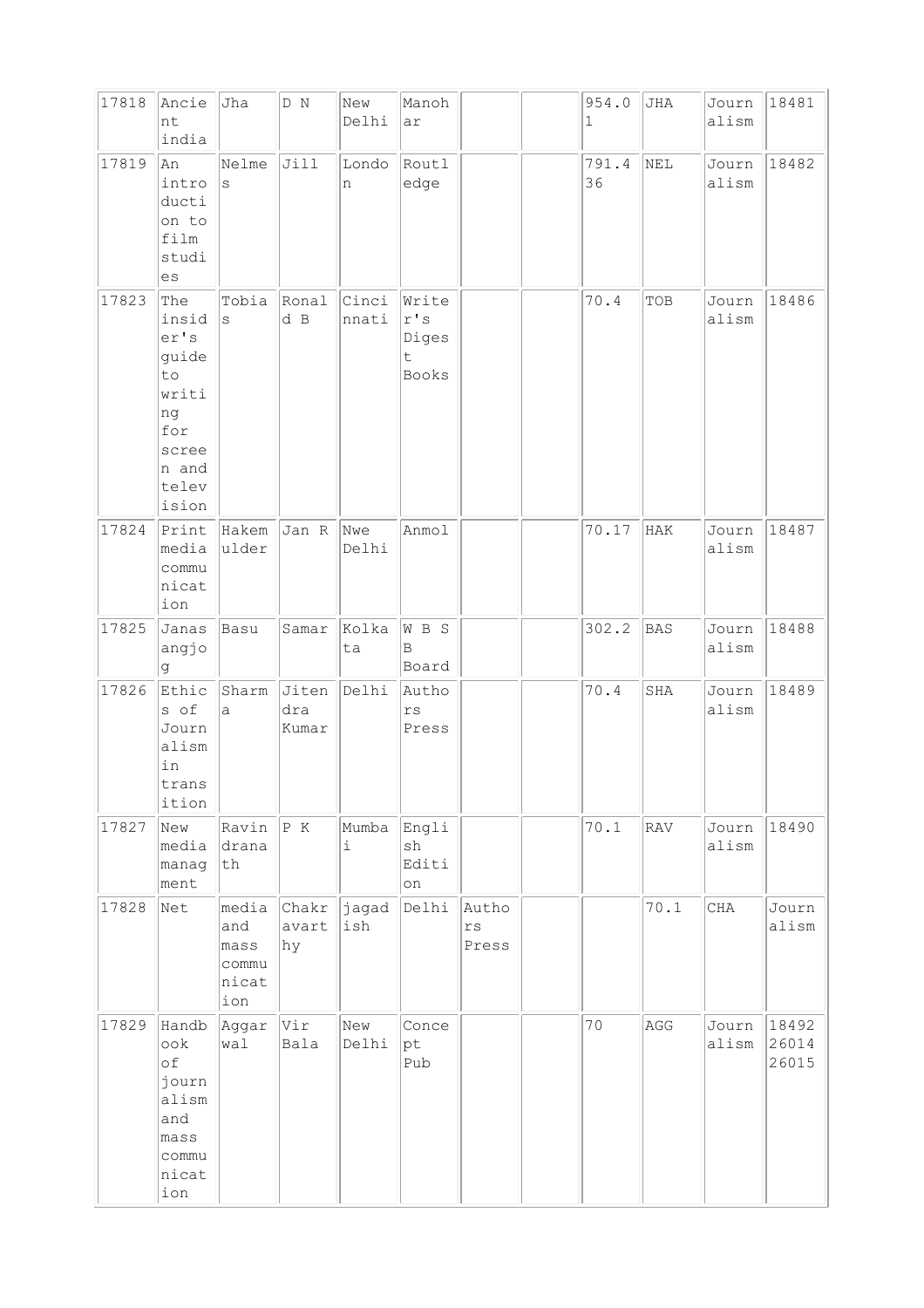| 17830 | Handb<br>ook<br>of<br>mass<br>commu<br>nicat<br>ion                                                               | Ravin<br>dran                    | R K            | New<br>Delhi | Anmol<br>Pub                                                          |  | 302.2       | RAV        | Journ<br>alism | 18493 |
|-------|-------------------------------------------------------------------------------------------------------------------|----------------------------------|----------------|--------------|-----------------------------------------------------------------------|--|-------------|------------|----------------|-------|
| 17831 | Gnapa<br>n o<br>ganam<br>adhya<br>m                                                                               | Bhatt<br>achrj<br>lee            | Baidy<br>anath | Kolka<br>ta  | Lipik<br>а                                                            |  | 302.2<br>3  | <b>BHA</b> | Journ<br>alism | 18494 |
| 17832 | Bijna<br>pan<br>bidya                                                                                             | Roych Anil<br>owdhu<br>ry        | Kumar          | Kolka<br>ta  | W B S<br>$\mathbf B$<br>Board                                         |  | 659.1       | ROY        | Journ<br>alism | 18495 |
| 17833 | Visua<br>1<br>media<br>coomm<br>unica<br>tion                                                                     | Manda<br>$\overline{\mathbf{V}}$ | Prade<br>ep    | Delhi        | Autho<br>$\mathtt{rs}$<br>Press                                       |  | 302.2<br>3  | MAN        | Journ<br>alism | 18496 |
| 17834 | Cyber<br>media<br>coomm<br>unica<br>tion                                                                          | Chakr<br>avart<br>hy             | Jagad<br>ish   | Delhi        | Autho<br>$\mathtt{rs}$<br>Press                                       |  | 302.2<br>3  | CHA        | Journ<br>alism | 18497 |
| 17835 | Coomm<br>unica<br>tion<br>techn<br>ology<br>and<br>devel<br>opmen<br>t                                            | Tewar<br>i                       | I P            | New<br>Delhi | Minis<br>try<br>оf<br>infor<br>matio<br>n and<br>Broad<br>casti<br>ng |  | 621.3<br>82 | TEW        | Journ<br>alism | 18498 |
| 17836 | The<br>golde<br>n age<br>of<br>adver<br>tisin<br>g th<br>50's                                                     | Heima<br>nn                      | Jim            | LOndo<br>n   | TAsch<br>en                                                           |  | 659.1       | HEI        | Journ<br>alism | 18499 |
| 17837 | Makin<br>g<br>news<br>$\ddot{\cdot}$<br>handb<br>ook<br>of<br>the<br>media<br>in<br>conte<br>mpora<br>ry<br>India | Sahay                            | Uday           | New<br>Delhi | Oxfor<br>d<br>Unive<br>rsity<br>Press                                 |  | 302.2<br>3  | SAH        | Journ<br>alism | 18500 |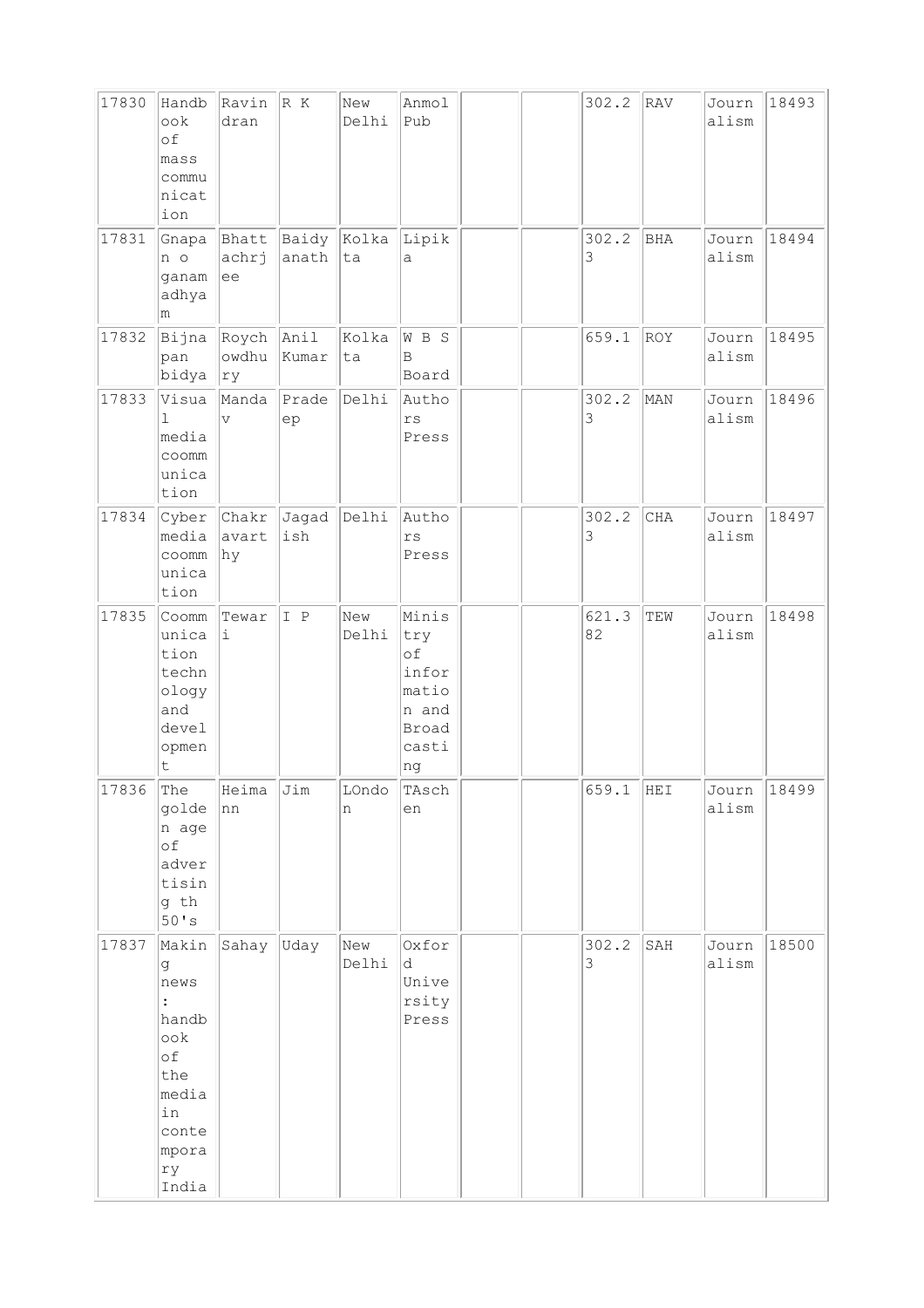| 17838 | Art<br>of<br>moder<br>n<br>journ<br>alism                                            | Ahmad                 | Shahz<br>ad           | New<br>Delhi  | Anmol                  |            | 70.4                    | AHM            | Journ<br>alism | 18501        |
|-------|--------------------------------------------------------------------------------------|-----------------------|-----------------------|---------------|------------------------|------------|-------------------------|----------------|----------------|--------------|
| 17839 | Sangb<br>adpat<br>ra<br>sanga<br>than<br>$\circ$<br>paric<br>halan<br>а              | Mukho<br>padhy<br>ay  | Pabit<br>ra<br>kumar  | Kolka<br>ta   | W B S<br>B<br>board    |            | 70.17<br>$\overline{c}$ | MUK            | Journ<br>alism | 18502        |
| 17840 | Radio<br>$\circ$<br>telev<br>ision                                                   |                       |                       |               |                        | 70.19<br>4 | RAD                     | Journ<br>alism | 18503          | $\mathbf{1}$ |
| 17841 | Ganaj<br>napan<br>$\ddot{\phantom{a}}$<br>tattw<br>e o<br>prayo<br>ge                | Chatt<br>opadh<br>yay | Parth<br>a            | Kolka<br>ta   | Dey's                  |            | 302.2<br>3              | CHA            | Journ<br>alism | 18504        |
| 17842 | Art<br>of<br>moder<br>n<br>journ<br>alism                                            | Astor                 | J J                   | New<br>Delhi  | Akash<br>deep          |            | 70.4                    | AST            | Journ<br>alism | 18505        |
| 17961 | Compu<br>ter<br>assis<br>ted<br>broad<br>cast<br>repor<br>ting                       | Sengu<br>pta          | Adity<br>a            | New<br>Delhi  | Autho<br>rspre<br>SS   |            | 79                      | SEN            | Journ<br>alism | 20365        |
| 17962 | Media<br>relat<br>ions                                                               | Johns<br>ton          | Jane                  | Austr<br>alia | Allen<br>$\&$<br>Unwin |            | 302.2<br>3              | JOH            | Journ<br>alism | 20367        |
| 17963 | Hands<br>$-\circ n$<br>guide<br>to<br>video<br>blogg<br>ing<br>and<br>podca<br>sting | Felix                 | Lione<br>$\mathbf{1}$ | New<br>Delhi  | Elsev<br> ier          |            | 70.1                    | ${\tt FEL}$    | Journ<br>alism | 20368        |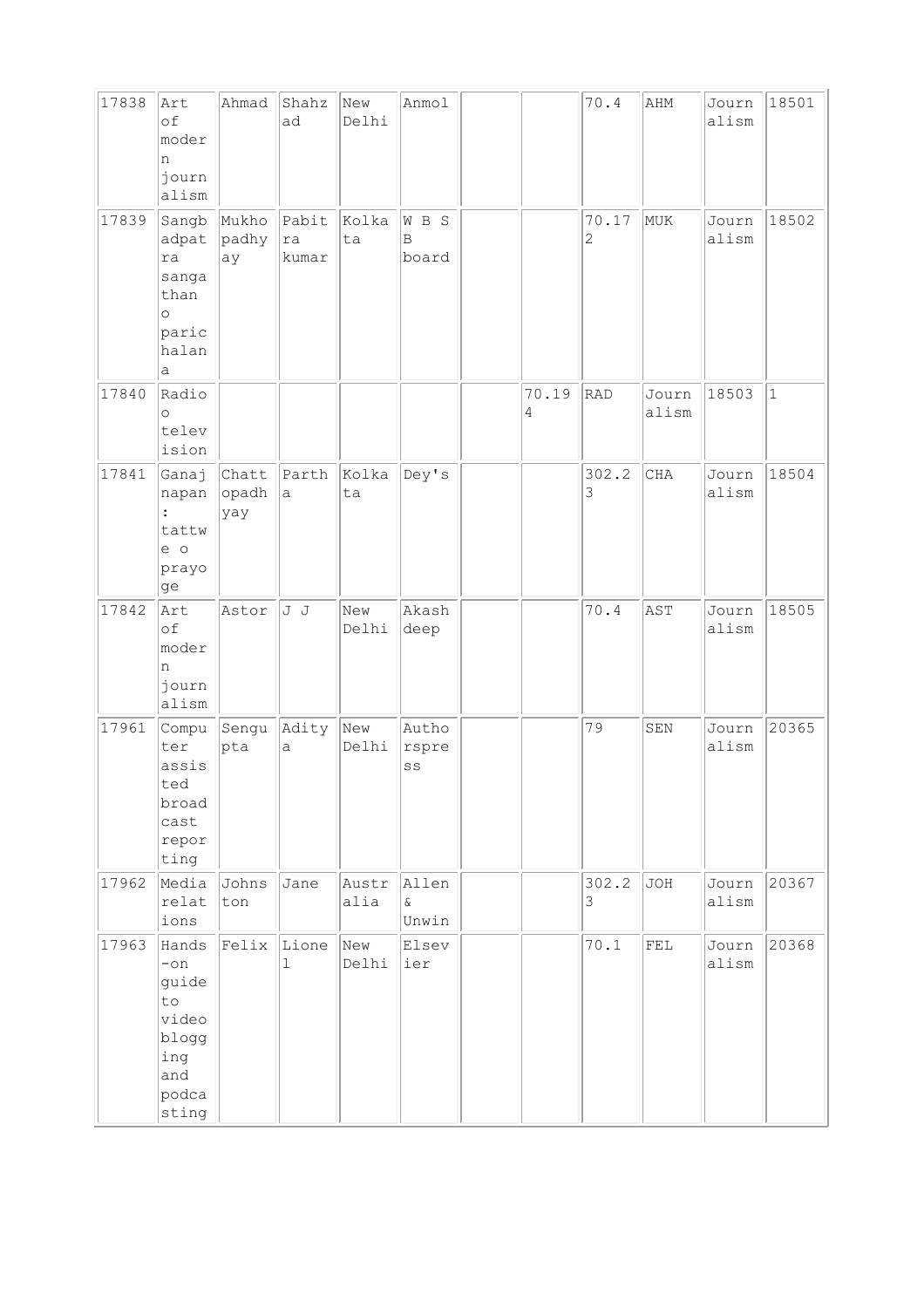| 17964 | Moder<br>n<br>recor<br>ding<br>techn<br>iques                                                   | Huber                 | David<br>Miles             | New<br>Delhi | Elsev<br>ier                                 |  | 621.3<br>893 | HUB        | Journ<br>alism | 20369 |
|-------|-------------------------------------------------------------------------------------------------|-----------------------|----------------------------|--------------|----------------------------------------------|--|--------------|------------|----------------|-------|
| 17965 | Media<br>organ<br>isati<br>on<br>manag<br>ement                                                 | Loho<br>Choud<br>hury | Bipla<br>b                 | Kolka<br>ta  | Uniqu<br>е<br>Books<br>Inter<br>natio<br>nal |  | 70.1         | LOH        | Journ<br>alism | 20370 |
| 17966 | Getti<br>ng<br>start<br>ed<br>commu<br>nicat<br>ion :<br>$\mathsf{a}$<br>pract<br>ical<br>guide | Norto<br>n            | Micha<br>el                | New<br>Delhi | Sage<br>Publi<br>catio<br>n                  |  | 302.2        | NOR        | Journ<br>alism | 20371 |
| 17968 | News<br>repor<br>ting<br>and<br>writi<br>ng                                                     | Loren<br>$\mathbf{z}$ | Alfre<br>d<br>Lawre<br>nce | New<br>Delhi | Dorli<br>ng<br>Kinde<br>rsley                |  | 70.43        | LOR        | Journ<br>alism | 20373 |
| 17969 | Media<br>ethic<br>$s$ :<br>cases<br>and<br>moral<br>reaso<br>ning                               | Chris<br>tians        | Cliff<br>ord G             | New<br>Delhi | Dorli<br>ng<br>Kinde<br>rsley                |  | 70.1         | <b>CHR</b> | Journ<br>alism | 20374 |
| 17970 | The<br>Media<br>in<br>your<br>life<br>: an<br>intro<br>ducti<br>on to<br>mass                   | Folke<br>rts          | Jean                       | New<br>Delhi | Dorli<br>ng<br>Kinde<br>rsley                |  | 70.1         | FOL        | Journ<br>alism | 20375 |
| 17971 | Compu<br>ter<br>assis<br>ted<br>broad<br>cast<br>repor<br>ting                                  | Sengu<br>pta          | Adity<br>a                 | New<br>Delhi | Autho<br>rspre<br>SS                         |  | 70           | SEN        | Journ<br>alism | 20376 |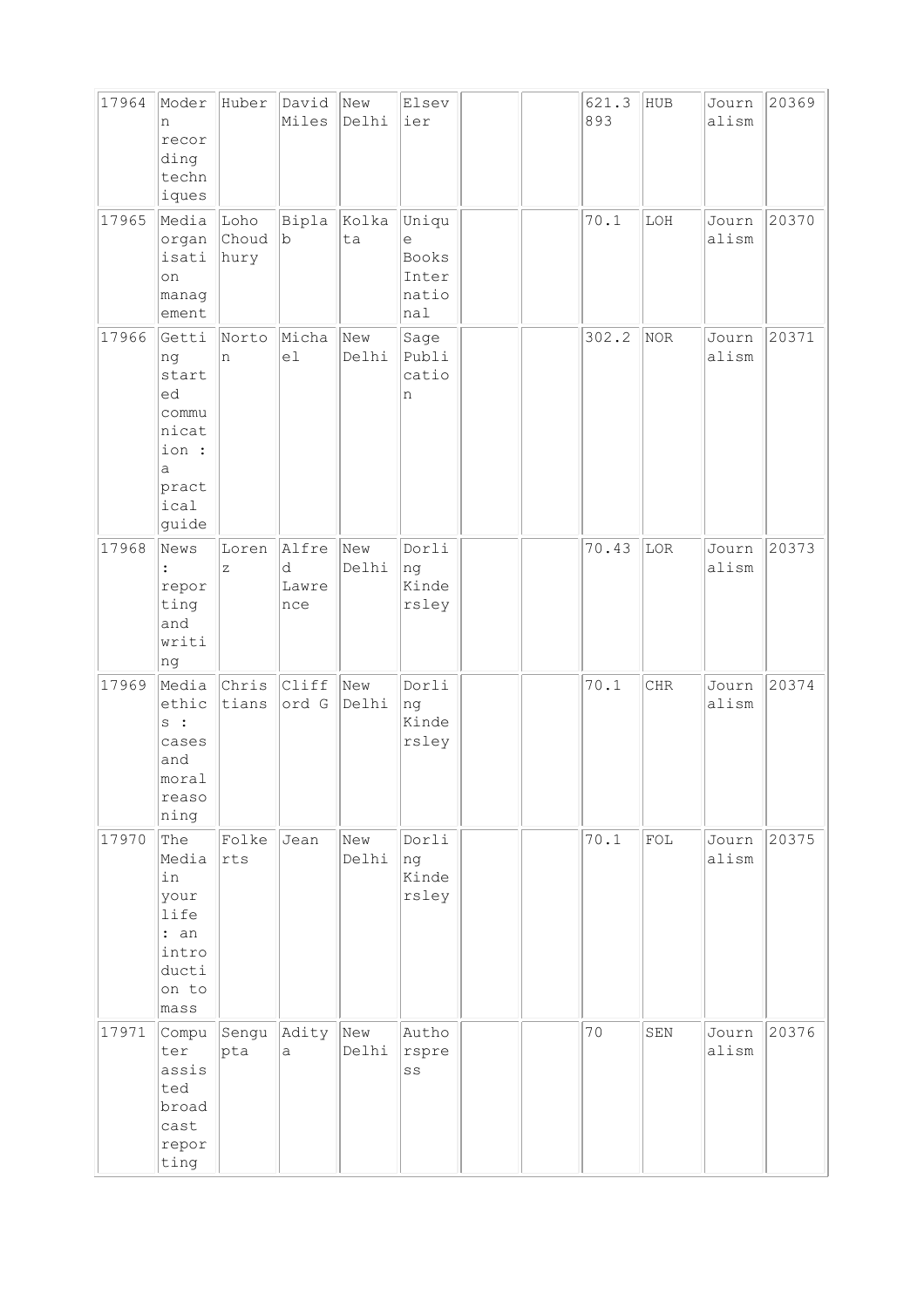| 17972 | Ficti<br>on in<br>films                                                                                  | films<br>in<br>ficti<br>on :<br>the<br>makin<br>g of | Sreet<br>ilak         | $\rm S$      | New<br>Delhi                 | Viva<br>Books                              |    |                | 791.4<br>3     | SRE            | Journ<br>alism |
|-------|----------------------------------------------------------------------------------------------------------|------------------------------------------------------|-----------------------|--------------|------------------------------|--------------------------------------------|----|----------------|----------------|----------------|----------------|
| 17973 | Analy<br>sing<br>media<br>texts                                                                          | Burn                                                 | Andre<br>W            | Londo<br>n   | Conti<br>nuum                |                                            |    | 70.1           | <b>BUR</b>     | Journ<br>alism | 20379          |
| 17974 | Dicti<br>onary<br>of<br>media<br>and<br>journ<br>alism                                                   | Singh                                                | Chand<br>rakan<br>t P | ed           | New<br>delhi                 | I K<br>Inter<br>natio<br>nal<br>Pvt<br>Ltd |    |                | 70.3           | SIN            | Journ<br>alism |
| 17975 | Bisha<br>У<br>sanba<br>dikat<br>а                                                                        | Parth<br>a<br>Chatt<br>opadh<br>yay                  | Kolka<br>ta           | Lipik<br>a   |                              |                                            | 70 | CHA            | Journ<br>alism | 20381          | $\mathbf{1}$   |
| 17977 | Found<br>ation<br>s of<br>adver<br>tisin<br>g-the<br>ory<br>and<br>pract<br>ice                          | Chuna<br>walla                                       | S A                   | Mumba<br>i   | himal<br>aya<br>Pub<br>House |                                            |    | 659.1          | CHU            | Journ<br>alism | 20382          |
| 17978 | Digit<br>a1<br>newsr<br>oom                                                                              | Aiyer                                                | Balak<br>rishn<br>a   | New<br>Delhi | Autho<br>rspre<br>SS         |                                            |    | 70.1           | AIY            | Journ<br>alism | 20383          |
| 17980 | Makin<br>g the<br>news<br>: a<br>guide<br>for<br>nonpr<br>ofits<br>&                                     | activ<br>ists                                        | Salzm<br>an           | Jason        | New<br>Delhi                 | Viva<br>Books                              |    |                | 70.1           | SAL            | Journ<br>alism |
| 17981 | The<br>Speci<br>a1<br>corre<br>spond<br>ent :<br>$\mathsf{a}$<br>handb<br>$\mathrm{ook}$<br>for<br>repor | Awast<br>hi                                          | Dilip                 | New<br>Delhi | Viva<br>Books                |                                            |    | 70.43<br>30202 | AWA            | Journ<br>alism | 20386          |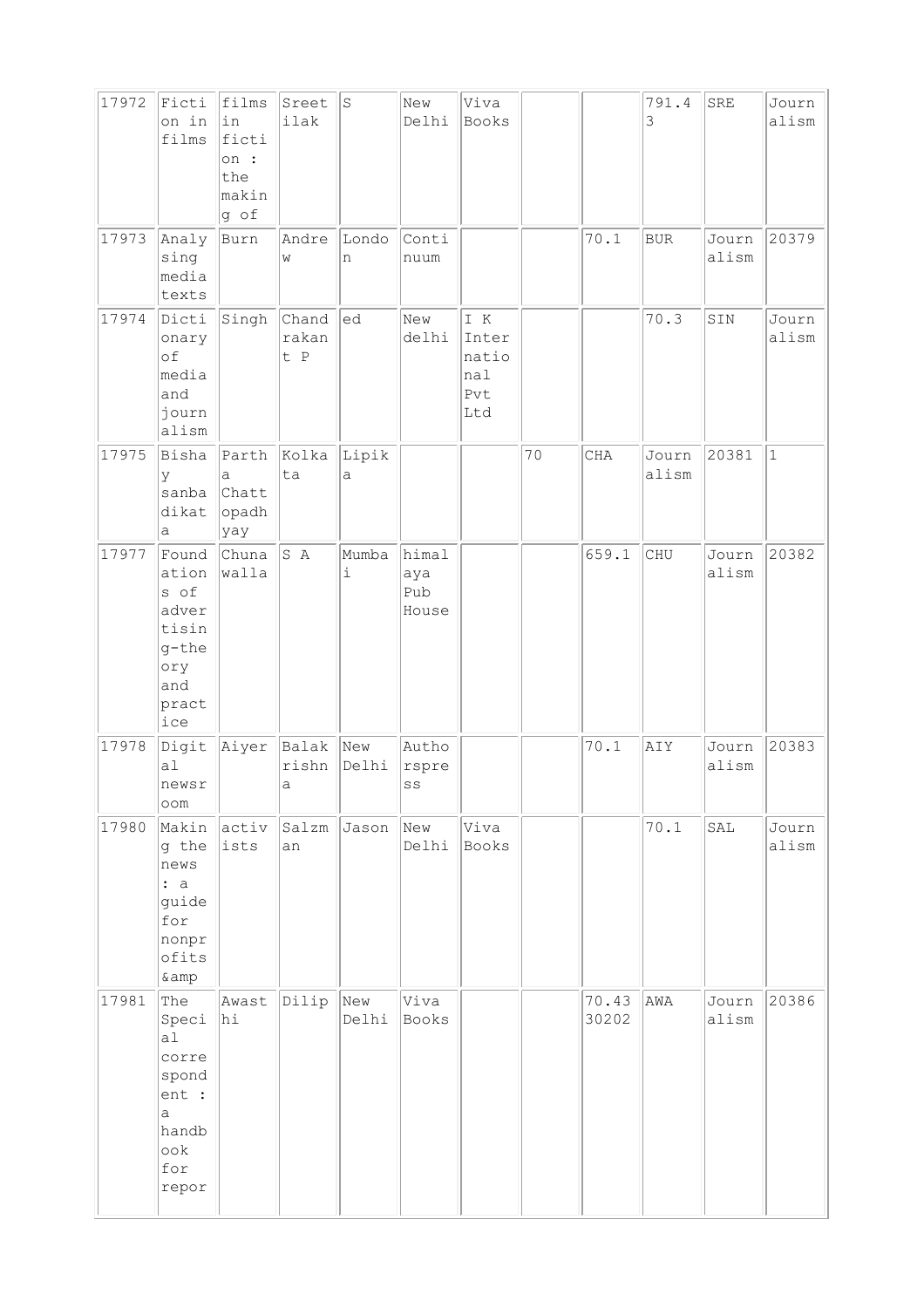|       | ters                                                                                         |              |                     |                    |                            |  |                |            |                |                |
|-------|----------------------------------------------------------------------------------------------|--------------|---------------------|--------------------|----------------------------|--|----------------|------------|----------------|----------------|
| 17982 | The<br>Speci<br>a1<br>corre<br>spond<br>ent :<br>a<br>handb<br>ook<br>for<br>repor<br>ters   | Awast<br>hi  | Dilip               | New<br>Delhi       | Viva<br>Books              |  | 70.43<br>30202 | AWA        | Journ<br>alism | 20387          |
| 17983 | Elect<br>ronic<br>journ<br>alism<br>$\ddot{\cdot}$<br>princ<br>iples<br>and<br>pract<br>ices | Sengu<br>pta | Adity<br>a          | $ _{New}$<br>Delhi | Autho<br>rspre<br>SS       |  | 70.1           | SEN        | Journ<br>alism | 20388          |
| 17984 | Dicti<br>onary<br>of<br>digit<br>al<br>journ<br>alism                                        | Durai        | Ramac<br>handr<br>a | New<br>Delhi       | Autho<br>rspre<br>SS       |  | 70.3           | <b>DUR</b> | Journ<br>alism | dicti<br>onary |
| 17985 | The<br>Repor<br>ter :<br>a<br>handb<br>$\circ \circ k$<br>for<br>every<br>journ<br>alist     | Basu         | Arind<br>am         | Kolka<br>ta        | Alche<br>$ $ my            |  | 70.43<br>30202 | BAS        | Journ<br>alism | 20390          |
| 17986 | Produ<br>cing<br>video<br>s : a<br>compl<br>ete<br>guide                                     | Molli<br>son | Marth<br>a          | Austr<br>alia      | Allen<br>$\delta$<br>Unwin |  | 791.4<br>50232 | MOL        | Journ<br>alism | 20391          |
| 17987 | Digit<br>a1<br>photo<br>journ<br>alism                                                       | Aiyer        | Balak<br>rishn<br>a | New<br>Delhi       | Autho<br>rspre<br>SS       |  | 70.49          | AIY        | Journ<br>alism | 20392          |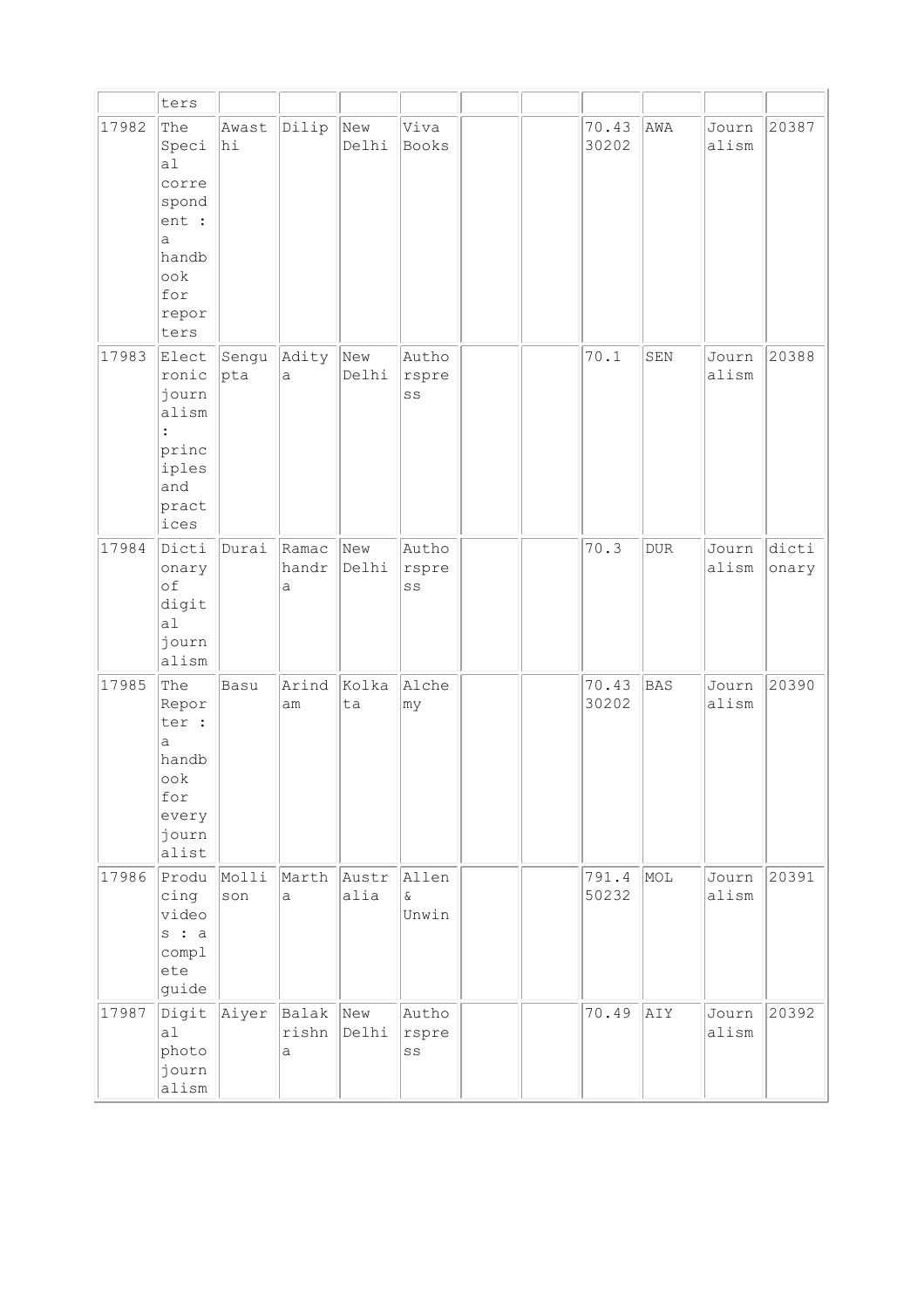| 17988 | Journ<br>alist<br>i c<br>ethic<br>s :<br>moral<br>respo<br>nsibi<br>lity<br>in<br>the<br>media | Jacqu<br>ette                        | Dale        | New<br>Delhi                                                                                         | Dorli<br>ng<br>Kinde<br>rsley |             | 70.1  | <b>JAC</b>     | Journ<br>alism | 20393        |
|-------|------------------------------------------------------------------------------------------------|--------------------------------------|-------------|------------------------------------------------------------------------------------------------------|-------------------------------|-------------|-------|----------------|----------------|--------------|
| 17989 | Handb<br>ook<br>οf<br>journ<br>alism<br>and<br>mass<br>commu<br>nicat<br>ion                   | Aggar<br>wal                         | Vir<br>Bala | New<br>Delhi                                                                                         | Conce<br>pt                   |             | 70    | AGG            | Journ<br>alism | 20394        |
| 17991 | Elect<br>ronic<br>media<br>and<br>commu<br>nicat<br>ion<br>resea<br>${\tt rch}$                | Parth<br>asara<br>thy                | G K         | New<br>Delhi                                                                                         | Gnosi<br>$\rm s$              |             | 70.19 | PAR            | Journ<br>alism | 20396        |
| 18005 | Sangb<br>ad<br>sangb<br>adik<br>sangb<br>adika<br>ta                                           | Sujit<br>Roy                         | Kolka<br>ta | Bhara<br>ti<br>Sahit<br>ya<br>Praka<br>sani                                                          |                               | 070.1<br>.4 | ROY   | Journ<br>alism | 21047          | $\vert$ 1    |
| 18006 | Sangb<br>ad<br>sangb<br>adik<br>sangb<br>adika<br>ta                                           | sujit<br>Roy                         | Kolka<br>ta | Bhara<br>ti<br>Sahit<br>ya<br>Praka<br>sani                                                          |                               | 070.1<br>.4 | ROY   | Journ<br>alism | 21048          | $ 1\rangle$  |
| 18007 | Prasa<br>nga :<br>sangb<br>adika<br>ta                                                         | $ $ Prabi<br>r<br>Kumar<br>Laha      | Kolka<br>ta | Vivek<br>anand<br>$\mathsf{a}$<br>Book<br>Centr<br>$\mathsf{e}% _{t}\!\left( \mathcal{A}_{t}\right)$ |                               | 070.1<br>.4 | LAH   | Journ<br>alism | 21049          | $\vert$ 1    |
| 18008 | Janas<br>anjog                                                                                 | Nanda<br>lal<br>Bhatt<br>achar<br>ya | Kolka<br>ta | Lipik<br>a                                                                                           |                               | 302.2<br>3  | BHA   | Journ<br>alism | 21050          | $\mathbf{1}$ |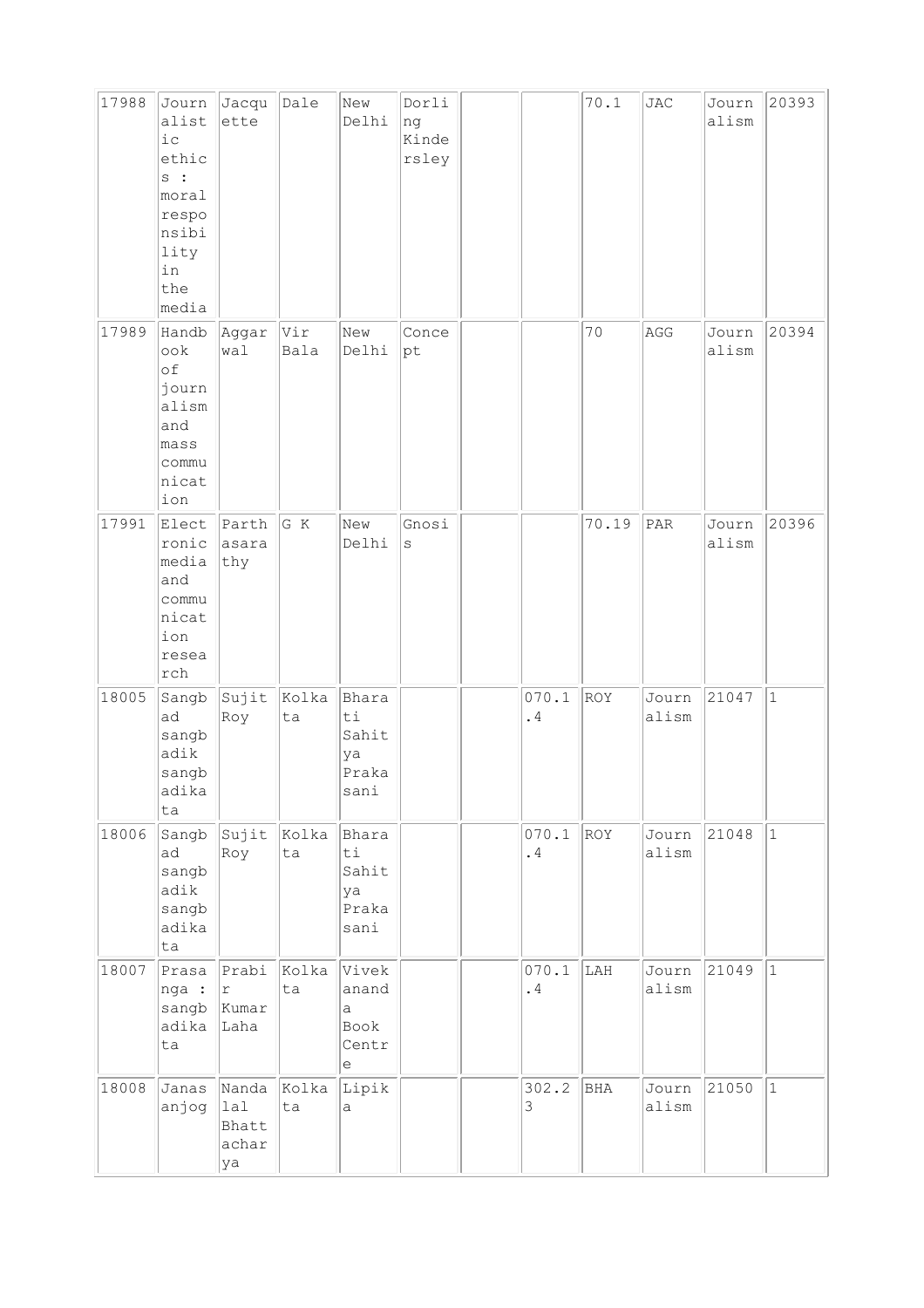| 18009 | Adhun<br>ik<br>bijna<br>pan :<br>anga<br>$\circ$<br>anusa<br>nga | Smara<br>jit<br>Dutta                        | Kolka<br>ta | Agran<br>i.<br>Book<br>Club |                                                 |            | 659.1      | $\rm DUT$    | Journ<br>alism                                          | 21051                                                                         | $\vert$ 1     |
|-------|------------------------------------------------------------------|----------------------------------------------|-------------|-----------------------------|-------------------------------------------------|------------|------------|--------------|---------------------------------------------------------|-------------------------------------------------------------------------------|---------------|
| 18010 | Sanba<br>dpatr<br>er<br>itibr<br>itta                            | Nanda<br>$\vert$ lal<br>Bhatt<br>achar<br>ya | Kolka<br>ta | Lipik<br>a                  |                                                 |            | 79.54      | <b>BHA</b>   | Journ<br>alism                                          | 21052                                                                         | $ 1\rangle$   |
| 18011 | Jnapa<br>n o<br>ganam<br>adhya<br>m                              | Baidy<br>anath<br>Bhatt<br>achar<br>ya       | Kolka<br>ta | Lipik<br>а                  |                                                 |            | 302.2<br>3 | <b>BHA</b>   | Journ<br>alism                                          | 21053                                                                         | $\mathbf{1}$  |
| 18012 | Bisha<br>У<br>sanba<br>dikat<br>а                                | Parth<br>a<br>Chatt<br>opadh<br>yay          | Kolka<br>ta | Lipik<br>a                  |                                                 |            | 70.4       | CHA          | Journ<br>alism                                          | 21054                                                                         | $ 1\rangle$   |
| 18013 | Newsp<br>aper<br>manag<br>ement<br>in<br>India                   | Kotha<br>ri                                  | Gulab       | The<br>Nethe<br>rland<br>S  | Inter<br>cultu<br>ral<br>Open<br>Unive<br>rsity |            |            | 79.54        | KOT                                                     | Journ<br>alism                                                                | 21055         |
| 19171 | Sanba<br>dikat<br>ar<br>sahaj<br>path                            | Santw<br>anu<br>Bandy<br>opadh<br>yay        | Kolka<br>ta | Suhri<br>d<br>Book<br>Stall |                                                 |            | 70.4       | <b>BAN</b>   | Journ<br>alism                                          | 22432                                                                         | $\mathbf{1}$  |
| 19172 | Sanba<br>dikat<br>ar<br>sahaj<br>path                            | Santw<br>anu<br>Bandy<br>opadh<br>yay        | Kolka<br>ta | Suhri<br>d<br>Book<br>Stall |                                                 |            | 70.4       | <b>BAN</b>   | Journ<br>alism                                          | 22433                                                                         | $\vert$ 1     |
| 19173 | Sanba<br>dikat<br>ar<br>sahaj<br>path                            | Santw<br>anu<br>Bandy<br>opadh<br>yay        | Kolka<br>ta | Suhri<br>d<br>Book<br>Stall |                                                 |            | 70.4       | <b>BAN</b>   | Journ<br>alism                                          | 22434                                                                         | $ 1\rangle$   |
| 19174 | Sanba<br>dikat<br>ar<br>sahaj<br>path                            | Santw<br>anu<br>Bandy<br>opadh<br>yay.       | Kolka<br>ta | Suhri<br>d<br>Book<br>Stall | 1415                                            | 200.0<br>0 | 070.4      | $_{\rm BAN}$ | Journ<br>alism<br>and<br>mass<br>commu<br>nicat<br>ion. | 22435<br>25440<br>25441<br>25442<br>25443<br>25444<br>25986<br>25987<br>25988 | $\mathcal{G}$ |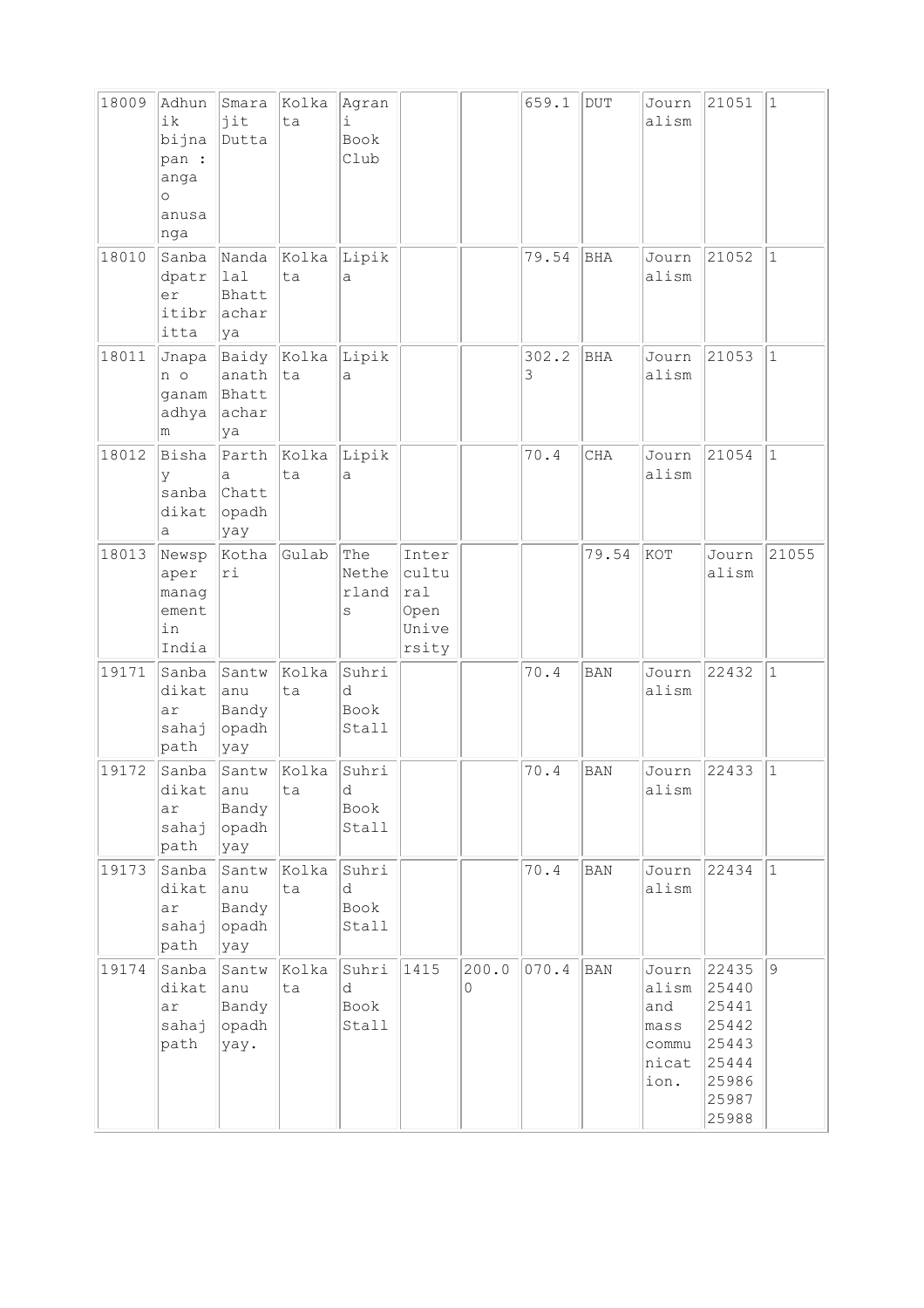| 19175 | Sanba<br>dpatr<br>e<br>sampa<br>dana | Anjan<br>Basu                          | Kolka<br>ta              | Lipik<br>a   |  | 70.41      | <b>BAS</b> | Journ<br>alism       | 22436                   | $\vert$ 1      |
|-------|--------------------------------------|----------------------------------------|--------------------------|--------------|--|------------|------------|----------------------|-------------------------|----------------|
| 19176 | Janas<br>anjog                       | Nanda<br>lal<br>Bhatt<br>achar<br>ya   | Kolka<br>ta              | Lipik<br>a   |  | 659.2      | <b>BHA</b> | Journ<br>alism       | 22437                   | $\mathbf{1}$   |
| 19177 | Janas<br>anjog                       | Nanda<br>lal<br>Bhatt<br>achar<br>ya   | Kolka<br>ta              | Lipik<br>a   |  | 659.2      | <b>BHA</b> | Journ<br>alism       | 22438                   | $\vert$ 1      |
| 19178 | Janas<br>anjog                       | Nanda<br>lal<br>Bhatt<br>achar<br>ya   | Kolka<br>ta              | Lipik<br>a   |  | 659.2      | <b>BHA</b> | Journ<br>alism       | 22439                   | $\mathbf{1}$   |
| 19179 | Jnapa<br>n o<br>ganam<br>adhya<br>m  | Baidy<br>anath<br>Bhatt<br>achar<br>ya | Kolka<br> ta             | Lipik<br>a   |  | 302.2<br>3 | <b>BHA</b> | Journ<br>alism       | 22440                   | $\vert$ 1      |
| 19180 | Jnapa<br>n o<br>ganam<br>adhya<br>m  | Baidy<br>anath<br>Bhatt<br>achar<br>ya | Kolka<br> ta             | Lipik<br>a   |  | 302.2<br>3 | <b>BHA</b> | Journ<br>alism       | 22441                   | $\mathbf{1}$   |
| 19181 | Samba<br>d<br>prati<br>bedan         | Baidy<br>anath<br>Bhatt<br>achar<br>ya | Kolka<br>lta             | Lipik<br>a   |  | 70         | <b>BHA</b> | Journ<br>alism       | 22442                   | $\mathbf{1}$   |
| 19182 | Samba<br>d<br>prati<br>bedan         | anath<br>Bhatt<br>achar<br>ya          | Baidy Kolka Lipik<br> ta | a            |  | 70         | <b>BHA</b> | Journ<br>alism       | 22443                   | $ 1\rangle$    |
| 19183 | Samba<br>d<br>prati<br>bedan         | anath<br>Bhatt<br>achar<br>ya          | Baidy Kolka<br> ta       | Lipik<br>а   |  | 70         | BHA        | Journ 22444<br>alism | 25998<br>25999<br>26000 | $\overline{4}$ |
| 19184 | Bisha<br>У<br>bijna<br>pan           | Parth<br>а<br>Chatt<br>opadh<br>yay    | Kolka Lipik<br>ta        | а            |  | 659.1      | $\rm CHA$  | Journ<br>alism       | 22445                   | $ 1\rangle$    |
| 19185 | Bisha<br>У<br>bijna<br>pan           | a<br>Chatt<br>opadh<br>yay             | Parth Kolka Lipik<br>ta  | $\mathsf{a}$ |  | 659.1      | $\rm CHA$  | Journ<br>alism       | 22446                   | $ 1\rangle$    |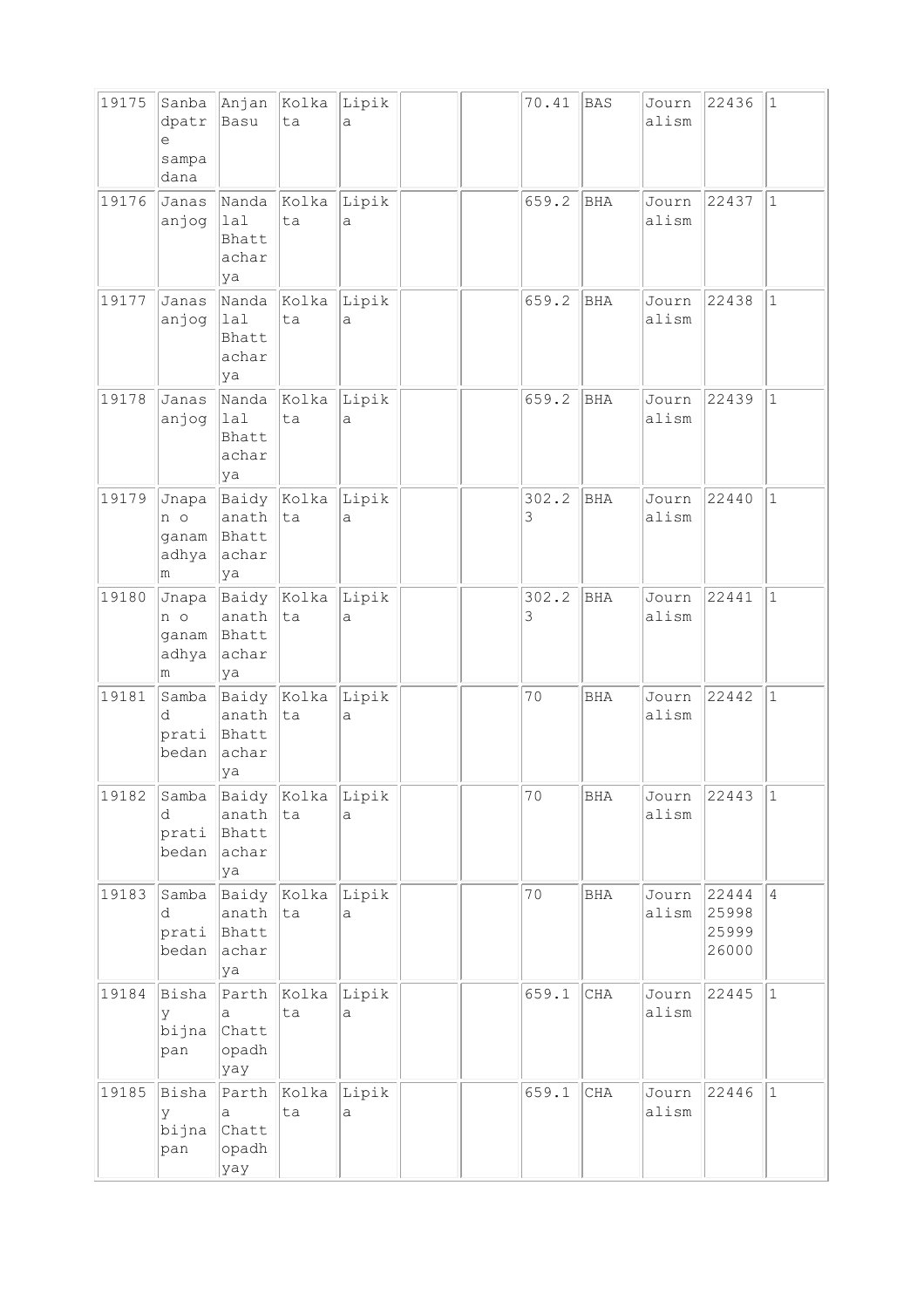| 19186 | Samba<br>dpatr<br>er<br>itibr<br>itta                                        | Nanda<br> 1a1<br>Bhatt<br>achar<br>ya   | Kolka<br>ta       | Lipik<br>a              |                                |                      | 79.54      | BHA           | Journ<br>alism | 22447                                              | $\vert$ 1       |
|-------|------------------------------------------------------------------------------|-----------------------------------------|-------------------|-------------------------|--------------------------------|----------------------|------------|---------------|----------------|----------------------------------------------------|-----------------|
| 19187 | Samba<br>dpatr<br>er<br>itibr<br>itta                                        | Nanda<br> 1a1<br>Bhatt<br>achar<br>ya   | Kolka<br>ta       | Lipik<br>a              |                                |                      | 79.54      | <b>BHA</b>    | Journ<br>alism | 22448<br>25420<br>25421<br>25422<br>25423<br>25424 | $6\phantom{.}6$ |
| 19188 | Bisha<br>У<br>samba<br>dikat<br>а                                            | a<br>Chatt<br>opadh<br>yay              | Parth Kolka<br>ta | Lipik<br>a              |                                |                      | 70.4       | CHA           | Journ<br>alism | 22449                                              | $\vert$ 1       |
| 19189 | Bisha<br>У<br>samba<br>dikat<br>а                                            | a<br>Chatt<br>opadh<br>yay              | Parth Kolka<br>ta | Lipik<br>a              |                                |                      | 70.4       | CHA           | Journ<br>alism | 22450<br>26001<br>26002<br>26003                   | $\overline{4}$  |
| 19190 | Journ<br>alism<br>er<br>sahaj<br>path                                        | Kaush<br> ik<br>Bhatt<br>achar<br>ya    | Kolka<br>ta       | Parul<br>Praka<br>shani |                                |                      | 70.4       | BHA           | Journ<br>alism | 22451                                              | $\vert$ 1       |
| 19566 | Guide<br>lines<br>for<br>writi<br>ng<br>repor<br>ting<br>and<br>editi<br> ng | Sharm<br>a                              | Sewak<br>Ram      | New<br>Delhi            | D P S<br>Pub<br>House          |                      |            | 070.4<br>1.43 | SHA            | Journ<br>alism                                     | 22920           |
| 19568 | Funda<br>menta<br>ls of<br>repor<br>ting<br>and<br>editi<br>ng               | Saxen<br>a                              | Ambri<br>sh       | New<br>Delhi            | Kanis<br>hka<br>Publi<br>shers | Distr<br>ibuto<br>rs |            |               | 070.4<br>1.43  | SAX                                                | Journ<br>alism  |
| 19662 | Ekei<br>bole<br>shoot<br>ing                                                 | Satya<br>jit<br>Ray                     | Kolka<br>ta       | Anand<br>a              |                                |                      | 791.4<br>3 | RAY           | Journ<br>alism | 23033                                              | $\vert$ 1       |
| 19663 | Gnapa<br>n o<br>ganam<br>adhya<br>m                                          | Baidy<br>anath<br>Bhatt<br>achar<br>jee | Kolka<br> ta      | Lipik<br>a              |                                |                      | 302.2<br>3 | <b>BHA</b>    | Journ<br>alism | 23034                                              | $ 1\rangle$     |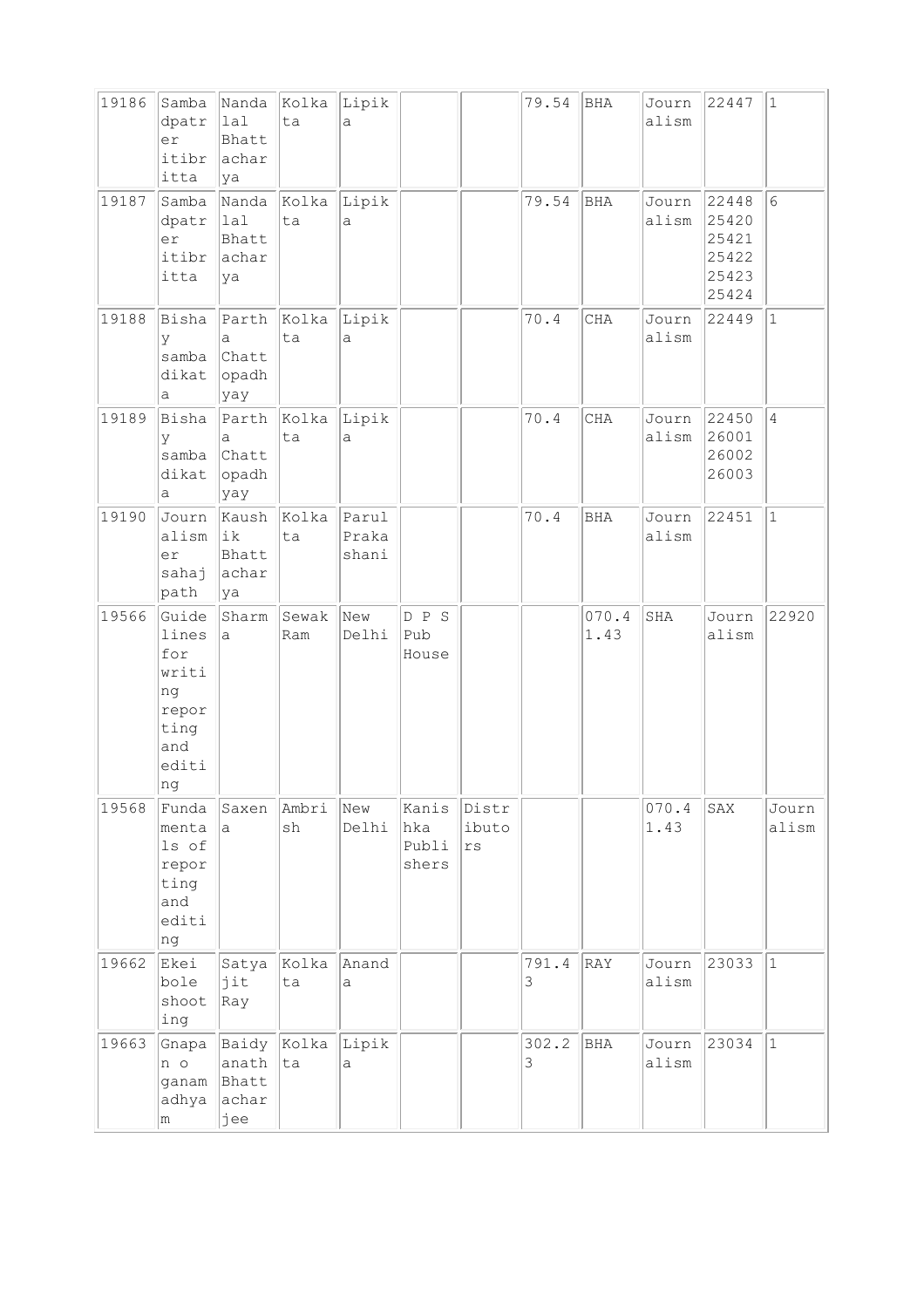| 19664 | Bisha<br>У<br>sanba<br>dikat<br>a                                      | Parth<br>a<br>Chatt<br>opadh<br>yay. | Kolka<br>ta | Lipik<br>a                                                           | 2006       | 200        | 0 <sub>0</sub>      | 070.4      | $\rm CHA$                                | Journ<br>alism<br>and<br>mass<br>commu<br>nicat<br>ion.                                         | 23036<br>25445<br>25446<br>25447<br>25448<br>25449                            |
|-------|------------------------------------------------------------------------|--------------------------------------|-------------|----------------------------------------------------------------------|------------|------------|---------------------|------------|------------------------------------------|-------------------------------------------------------------------------------------------------|-------------------------------------------------------------------------------|
| 20022 | Sangb<br>adika<br>ta<br>byaba<br>harik<br>prayo<br>g                   | Anupa<br>m<br>Adhik<br>ari           | Kolka<br>ta | Alpan<br>a<br>Enter<br>prise                                         | 2012       | 260.0<br>0 | 070.4               | ADH        | Journ<br>alism                           | 23621<br>23622                                                                                  | $\overline{c}$                                                                |
| 20023 | Bhara<br>ter<br>press<br>aine                                          | Bansi<br>Manna                       | Kolka<br>ta | Pasch<br>imban<br>ga<br>Rajya<br>Pusta<br>k.<br>Parsh<br>ad          | 2002       | 100.0<br>0 | 343.0<br>99805<br>4 | MAN        | Journ<br>alism<br>Press<br>law<br>India  | 23623<br>23624                                                                                  | $\overline{c}$                                                                |
| 20024 | Samba<br>dbidy<br>a                                                    | Parth<br>a<br>Chatt<br>opadh<br>yay  | Kolka<br>ta | Pasch<br>imban<br>ga<br>Rajya<br>Pusta<br>$\mathbf k$<br>Parsh<br>ad | 2010       | 130.0<br>0 | 070.4<br>3          | CHA        | Journ<br>alism                           | 23625<br>23626<br>23627<br>25405<br>25406<br>25407<br>25408<br>25409                            | 8                                                                             |
| 20025 | Bijna<br>pan o<br>janas<br>anjog<br>er<br>sahaj<br>path                | Santa<br>nu<br>Bandy<br>opadh<br>yay | Kolka<br>ta | Suhri<br>d<br>Book<br>Stall                                          | 1420       | 180.0<br>0 | 659.1               | <b>BAN</b> | Journ<br>alism<br>Adver<br>tisem<br>ents | 23628<br>23629<br>23630<br>25450<br>25451<br>25452<br>25453<br>25454<br>25989<br>25990<br>25991 | 11                                                                            |
| 20026 | Bisha<br>У<br>sanba<br>dikat<br>a                                      | Kamal<br>Indu                        | Kolka<br>ta | Bani<br>Praka<br>shan                                                | 2014       | 200.0<br>0 | 070.4               | <b>IND</b> | Journ<br>alism                           | 23631<br>23632<br>23633<br>23634<br>23635                                                       | 5                                                                             |
| 20027 | The<br>Fourt<br>h<br>estat<br>$\mathrel{\mathop{\mathrm{e}}\nolimits}$ | Baner<br>jee                         | Santa<br>nu | Kolka<br>ta                                                          | Suhri<br>d | 2012       | 220.0<br>$\circ$    | 070.4      | BAN                                      | Journ<br>alism<br>Hand<br>book                                                                  | 23636<br>23637<br>23638<br>25460<br>25461<br>25462<br>25463<br>25464<br>26017 |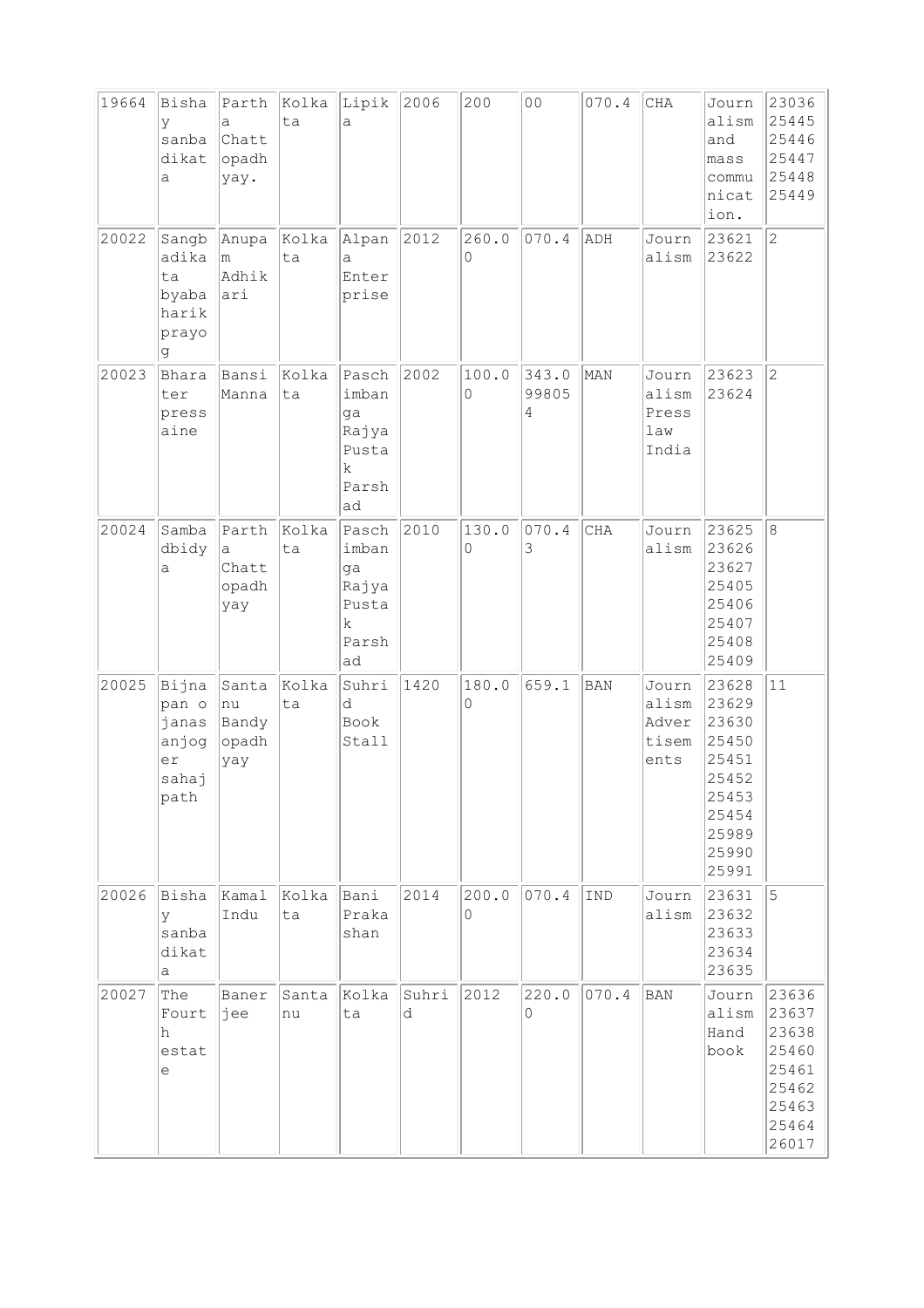| 20028 | The<br>Histo<br>ry of<br>journ<br>alism             | Baner<br>jee            | Santa<br>nu.          | Kolka<br>ta                 | Suhri<br>d                           | 2013         | 250.0<br>$\Omega$       | 070.4<br>09 | <b>BAN</b>     | Journ<br>alism<br>and<br>mass <sub>S</sub><br>commu<br>nicat<br>ion. | 23639<br>23640<br>23641<br>23642<br>23643<br>25455<br>25456<br>25457<br>25458<br>25459<br>25995<br>25996<br>25997 |
|-------|-----------------------------------------------------|-------------------------|-----------------------|-----------------------------|--------------------------------------|--------------|-------------------------|-------------|----------------|----------------------------------------------------------------------|-------------------------------------------------------------------------------------------------------------------|
| 20029 | Sangb<br>ad<br>sanba<br>dik<br>sangb<br>adika<br>ta | Sujit<br>Roy            | Kolka<br>ta           | Dey<br>Publi<br>catio<br>ns | 2011                                 | 200.0<br>0   | 070.4                   | <b>ROY</b>  | Journ<br>alism | 23644<br>26018                                                       | $\overline{c}$                                                                                                    |
| 20034 | Globa<br>1<br>trend<br>s in<br>journ<br>alism       | Joshi                   | Vinod<br>Kumar        | New<br>delhi                | Enkay<br>Pub<br>House                | 2011         | 795.0<br>$\Omega$       | 070.4       | <b>JOS</b>     | Journ<br>alism                                                       | 23649                                                                                                             |
| 20039 | Ethic<br>s in<br>media<br>and<br>journ<br>alism     | Dixit                   | Manoj                 | New<br>Delhi                | Enkay<br>Pub<br>House                | 2012         | 795.0<br>$\Omega$       | 070.4       | DIX            | Journ<br>alism                                                       | 23654                                                                                                             |
| 20040 | Emerg<br>ing<br>trend<br>s in<br>media              | journ<br>alism<br>& amp | commu<br>nicat<br>ion | Rao                         | B S                                  | New<br>Delhi | Enkay<br>Pub<br>House   | 2013        | 895.0<br>0     | 070.4                                                                | <b>RAO</b>                                                                                                        |
| 21065 | Journ<br>alism<br>and<br>mass<br>media              | Singh                   | Nagen<br>dra<br>Kumar | New<br>Delhi                | Abhij<br>eet<br>Publi<br>catio<br>ns | 2014         | 1160.<br>0 <sub>0</sub> | 070.4       | SIN            | Journ<br>alism<br>and<br>mass<br>commu<br>nicat<br>ion.              | 24869                                                                                                             |
| 21066 | Moder<br>n<br>journ<br>alism                        | Shriv<br>astav<br>a     | CS.                   | New<br>Delhi                | Cresc<br>ent<br>Pub<br>Conce<br>rn   | 2012         | 995.0<br>$\circ$        | 070.4       | SHR            | Journ<br>alism<br>and<br>mass<br>commu<br>nicat<br>ion.              | 24870                                                                                                             |
| 21067 | Mass<br>media<br>and<br>infor<br>matio<br>n         | Bharg<br>ava            | Gopal                 | New<br>Delhi                | Isha<br>Books                        | 2004         | 850.0<br>$\circ$        | 302.2<br>3  | BHA            | Journ<br>alism<br>and<br>mass<br>commu<br>nicat                      | 24458                                                                                                             |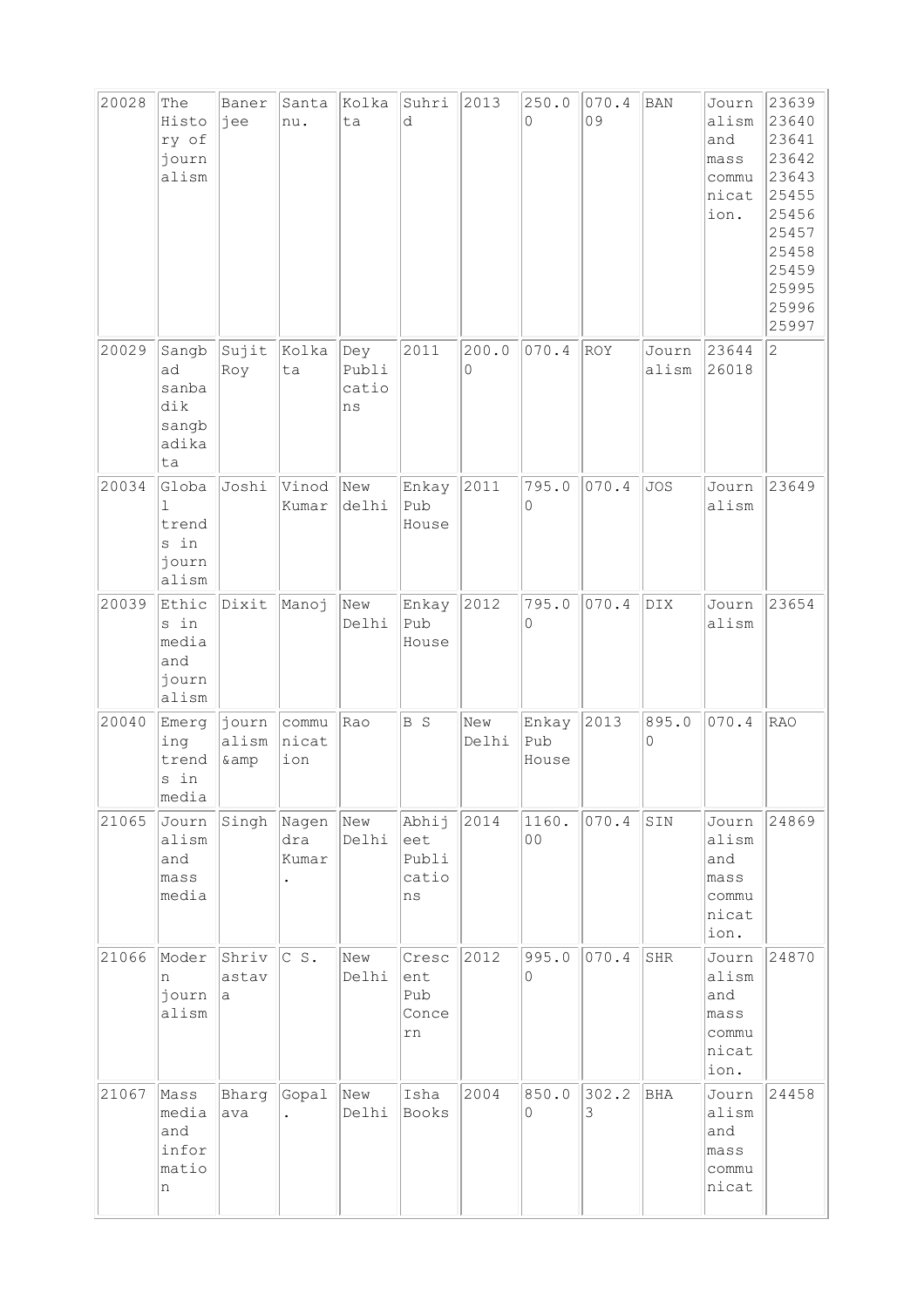|       | revol<br>ution                                      |                                                  |             |                         |                                             |                                |              |                         |                                                                        | ion<br>Mass<br>media                                                                     |                                                         |
|-------|-----------------------------------------------------|--------------------------------------------------|-------------|-------------------------|---------------------------------------------|--------------------------------|--------------|-------------------------|------------------------------------------------------------------------|------------------------------------------------------------------------------------------|---------------------------------------------------------|
| 21068 | Cinem<br>ar<br>itibr<br>itta                        | Parth<br>$\mathsf{a}$<br>Raha.                   | Kolka<br>ta | Dey's<br>Publi<br>shing | 2012                                        | 100.0<br>0                     | 791.4<br>3   | RAH                     | Journ<br>alism<br>and<br>mass<br>commu<br>nicat<br>ion<br>Cinem<br>as. | 24452<br>24453<br>24454<br>24455<br>24456                                                | 5                                                       |
| 21069 | Mass<br>commu<br>nicat<br>ion                       | Ghosh                                            | Subir       | Kolka<br>ta             | Sahit<br>ya<br>Samsa<br>d                   | 2015                           | 400.0<br>0   | 302.2<br>0954           | GHO                                                                    | Journ<br>alism<br>and<br>mass<br>commu<br>nicat<br>ion<br>Mass<br>commu<br>nicat<br>ion. | 24880                                                   |
| 21070 | Telev<br>ision<br>adver<br>tisin<br>g               | Reena                                            | Kumar<br>i. | New<br>Delhi            | APH<br>Pub<br>Corpo<br>ratio<br>n           | 2012                           | 295.0<br>0   | 659.1<br>43             | REE                                                                    | Journ<br>alism<br>and<br>mass<br>commu<br>nicat<br>ion<br>Telev<br>ision                 | 24879                                                   |
| 21071 | Telev<br>ision<br>and<br>radio<br>annou<br>ncing    | Hyde                                             | Stuar<br>t. | New<br>Delhi            | Kanis<br>hka<br>Publi<br>shers              | 1998                           | 1095.<br>O O | 384.5<br>Ⴢ              | HYD                                                                    | Journ<br>alism<br>and<br>mass<br>commu<br>nicat<br>ion<br>Telev<br>ision<br>$\bullet$    | 24878                                                   |
| 21072 | Prese<br>nt<br>scena<br>rio<br>in<br>journ<br>alism | Swami                                            | S K.        | New<br>Delhi            | Cyber<br>tech<br>Publi<br>catio<br>$\rm ns$ | 2014                           | 900.0<br>0   | 070.4                   | SWA                                                                    | Journ<br>alism<br>and<br>mass<br>commu<br>nicat<br>ion.                                  | 24877                                                   |
| 21073 | Funda<br>menta<br>ls of<br>repor<br>ting            | editi<br>ng<br>and<br>featu<br>re<br>writi<br>ng | Chauh<br>an | Swati                   | New<br>Delhi                                | kanis<br>hka<br>Publi<br>shers | 2015         | 1995.<br>0 <sub>0</sub> | 070.4<br>3                                                             | CHA                                                                                      | Journ<br>alism<br>and<br>mass<br>commu<br>nicat<br>ion. |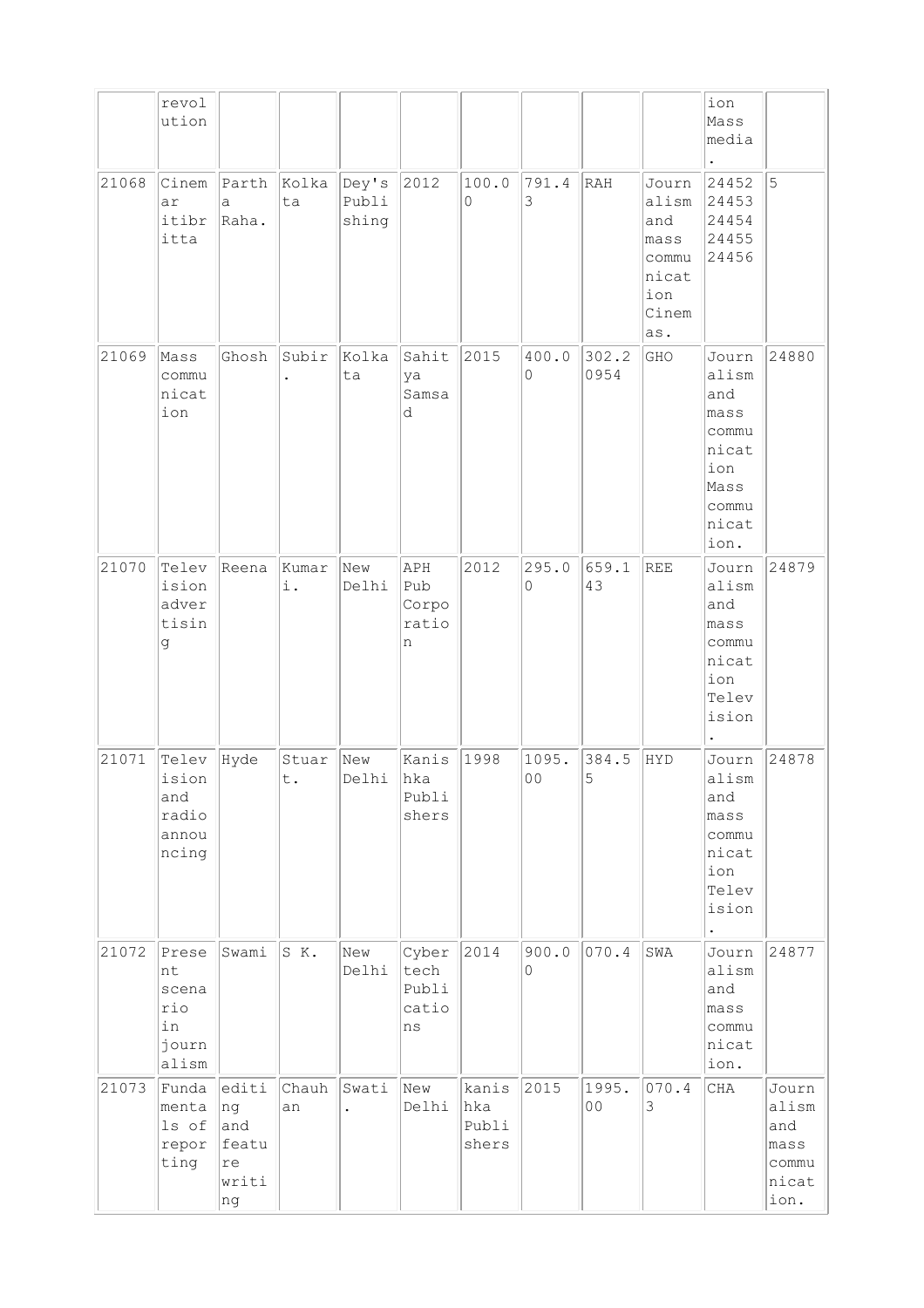| 21074 | Commu<br>nicat<br>ion<br>and<br>journ<br>alism            | Shriv<br>astav<br>a                     | $\begin{array}{ccc} \circ & \circ \end{array}$ . | New<br>Delhi | Cresc<br>ent<br>Pub<br>Conce<br>rn | 2012       |            | 302.2          | SHR                                                             | Journ<br>alism<br>and<br>mass<br>commu<br>nicat<br>ion<br>Commu<br>nicat<br>ion. | 24875 |
|-------|-----------------------------------------------------------|-----------------------------------------|--------------------------------------------------|--------------|------------------------------------|------------|------------|----------------|-----------------------------------------------------------------|----------------------------------------------------------------------------------|-------|
| 21075 | India<br>n<br>cinem<br>a                                  | Saxen<br>a                              | Ambri<br>sh.                                     | New<br>Delhi | Kanis<br>hka<br>Publi<br>shers     | 2014       | 750.0<br>0 | 791.4<br>30954 | SAX                                                             | Journ<br>alism<br>and<br>mass<br>commu<br>nicat<br>ion<br>Cinem<br>as<br>India   | 24874 |
| 21076 | Histo<br>ry of<br>journ<br>alism                          | Mathu<br>r                              | Prash<br>ant<br>K.                               | New<br>Delhi | Kanis<br>hka<br>Publi<br>shers     | 2015       | 995.0<br>0 | 070.4<br>09    | MAT                                                             | Journ<br>alism<br>and<br>mass<br>commu<br>nicat<br>ion.                          | 24873 |
| 21077 | Textb<br>ook<br>of<br>editi<br>ng<br>and<br>repor<br>ting | Praka<br>sh                             | Arun.                                            | New<br>Delhi | Astha<br>Publi<br>shers            | 2013       | 950.0<br>0 | 070.4<br>1/.43 | PRA                                                             | Journ<br>alism<br>and<br>mass<br>commu<br>nicat<br>ion.                          | 24872 |
| 21078 | Textb<br>ook<br>of<br>media<br>manag<br>ement             | Patta<br>naik                           | Arun.                                            | New<br>Delhi | Astha<br>Publi<br>shers            | 2013       | 950.0<br>0 | 302.2<br>3     | $ $ PAT                                                         | Journ<br>alism<br>and<br>mass<br>commu<br>nicat<br>ion<br>Media                  | 24871 |
| 21079 | Media<br>manag<br>ement                                   | Baidy<br>anath<br>Bhatt<br>achar<br>ya. | Kolka Lipik<br> ta                               | a            | 2014                               | 150.0<br>0 | 302.2<br>3 | BHA            | Journ<br>alism<br>and<br>mass<br>commu<br>nicat<br>ion<br>Media | 25465<br>25466<br>25467<br>25468<br>25469                                        | 5     |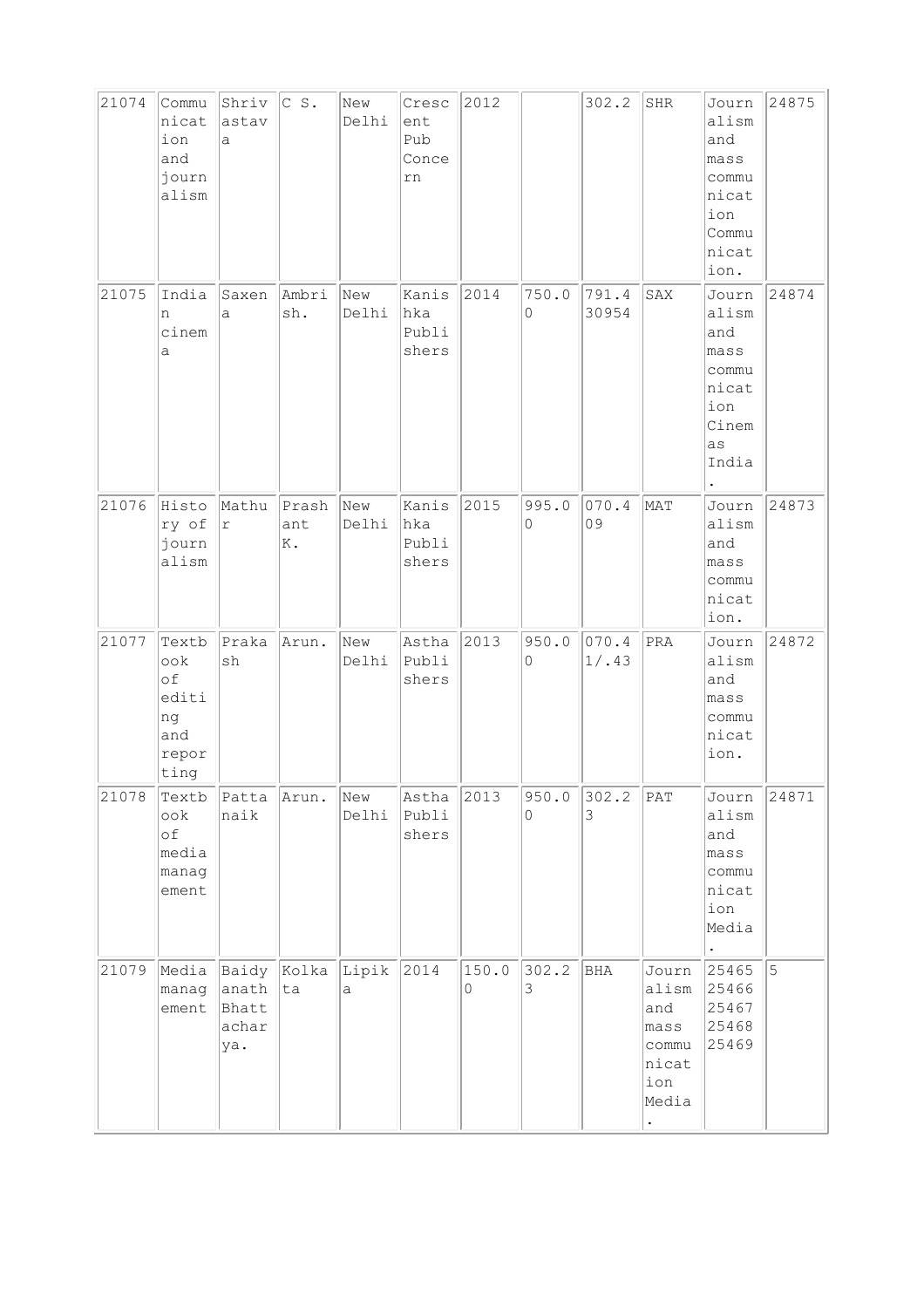| 21080 | Radio<br>$\circ$<br>telev<br>ision<br>samba<br>d<br>ebang<br>samba<br>dikat<br>а | Santo<br>$\operatorname{sh}$<br>Debna<br>th. | Kolka<br>ta                   | Dey's<br>Publi<br>shing | 2012               | 225.0<br>0 | 070.1<br>9   | DEB        | Journ<br>alism<br>and<br>mass<br>commu<br>nicat<br>ion<br><b>Broad</b><br>casti<br>ng. | 25415<br>25416<br>25417<br>25418<br>25419                                        | 5     |
|-------|----------------------------------------------------------------------------------|----------------------------------------------|-------------------------------|-------------------------|--------------------|------------|--------------|------------|----------------------------------------------------------------------------------------|----------------------------------------------------------------------------------|-------|
| 21081 | Repor<br>ting                                                                    | Anjan Kolka<br>Basu.                         | ta                            | Lipik<br>$\mathsf{a}$   | 2015               | 170.0<br>0 | 070.4<br>3   | BAS        | Journ<br>alism<br>and<br>mass<br>commu<br>nicat<br>ion<br>Repor<br>ting.               | 25410<br>25411<br>25412<br>25413<br>25414                                        | 5     |
| 21082 | pan o<br>bipan<br>an                                                             | Bijna Nanad<br>alal<br>Bhatt<br>achar<br>ya  | Kolka<br>ta                   | Lipik<br>a              | 2015               | 200.0<br>0 | 659.1        | <b>BHA</b> | Journ<br>alism<br>and<br>mass<br>commu<br>nicat<br>ion<br>Adver<br>tisin<br>g.         | 25425<br>25426<br>25427<br>25428<br>25429<br>25983<br>25984<br>25985             | 8     |
| 21083 | Sambi<br>dhan<br>$\circ$<br>press<br>ain                                         | Nanda<br>lal<br>Bhatt<br>achar<br>ya.        | Kolka<br>ta                   | Lipik<br>а              | 2014               | 170.0<br>0 | 343.0<br>998 | <b>BHA</b> | Journ<br>alism<br>and<br>mass<br>commu<br>nicat<br>ion<br>Press<br>law.                | 25430<br>25431<br>25432<br>25433<br>25434                                        | 5     |
| 21084 | Commu<br>nicat<br>ion<br>for<br>devel<br>opmen<br>t                              | Prasa<br>d.                                  | Kiran                         | New<br>Delhi            | B R<br>Pub<br>Corp | 2009       |              | 302.2      | PRA                                                                                    | Journ<br>alism<br>and<br>mass<br>commu<br>nicat<br>ion<br>Commu<br>nicat<br>ion. | 24459 |
| 21085 | Commu<br>nicat<br>ion<br>for<br>devel<br>opmen<br>t.                             | Prasa<br>d                                   | Kiran<br>$\ddot{\phantom{0}}$ | New<br>Delhi            | B R<br>Pub<br>Corp | 2009       | 2000.<br>00  | 302.2      | PRA<br>II                                                                              | Journ<br>alism<br>and<br>mass<br>commu<br>nicat<br>ion<br>Commu<br>nicat<br>ion. | 24460 |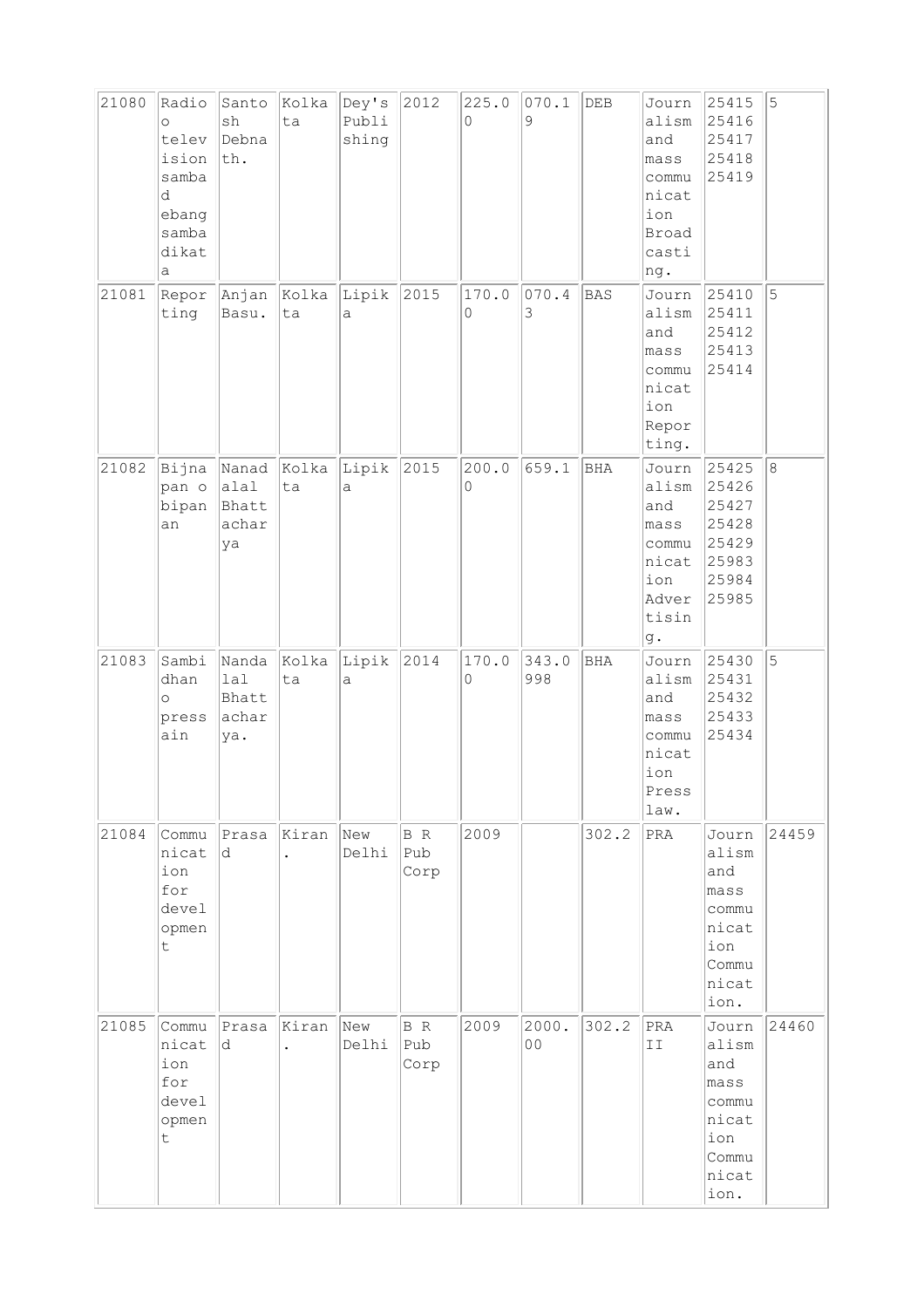| 21086 | Media<br>law<br>and<br>ethic<br>$\rm s$                                         | Prasa<br>d                                       | Kiran<br>$\ddot{\phantom{0}}$ | New<br>Delhi | B R<br>Pub<br>Corp             | 2008                           |                         | 343.5<br>4099 | PRA I      | Journ<br>alism<br>and<br>mass<br>commu<br>nicat<br>ion<br>Media<br>law.              | 24461                                                                 |
|-------|---------------------------------------------------------------------------------|--------------------------------------------------|-------------------------------|--------------|--------------------------------|--------------------------------|-------------------------|---------------|------------|--------------------------------------------------------------------------------------|-----------------------------------------------------------------------|
| 21087 | Media<br>law<br>and<br>ethic<br>S                                               | Prasa<br>d                                       | Kiran<br>$\ddot{\phantom{0}}$ | New<br>Delhi | B R<br>Pub<br>Corp             | 2008                           | 1500.<br>0 <sub>0</sub> | 343.5<br>4099 | PRA<br>II  | Journ<br>alism<br>and<br>mass<br>commu<br>nicat<br>ion<br>Media<br>law.              | 24462                                                                 |
| 21088 | Funda<br>menta<br>ls of<br>mass<br>media<br>commu<br>nicat<br>ion               | Devi                                             | Meena<br>$\ddot{\phantom{0}}$ | New<br>Delhi | Alfa<br>Publi<br>catio<br>ns   | 2006                           | 650.0<br>0              | 302.2<br>3    | DEV        | Journ<br>alism<br>and<br>mass<br>commu<br>nicat<br>ion<br>Mass<br>media<br>$\bullet$ | 24463                                                                 |
| 21089 | Analy<br>sis<br>of<br>media<br>and<br>commu<br>nicat<br>ion<br>trend<br>$\rm s$ | Chand<br>ra                                      | Rames<br>h.                   | New<br>Delhi | Isha<br>Books                  | 2004                           | 790.0<br>0              | 302.2<br>3    | <b>CHA</b> | Journ<br>alism<br>and<br>mass<br>commu<br>nicat<br>ion<br>Mass<br>media              | 24464                                                                 |
| 21090 | Film                                                                            | telev<br>ision<br>and<br>radio<br>produ<br>ction | Wadia Angel                   | a.           | New<br>Delhi                   | Kanis<br>hka<br>Publi<br>shers | 2014                    | 995.0<br>0    | 791.4<br>3 | WAD                                                                                  | Journ<br>alism<br>and<br>mass<br>commu<br>nicat<br>ion<br>Cinem<br>a. |
| 21091 | Telev<br>ision<br>and<br>film<br>produ<br>ction                                 | Wadia Angel                                      | a.                            | New<br>Delhi | Kanis<br>hka<br>Publi<br>shers | 2012                           | 1295.<br>00             | 384.5<br>5    | WAD        | Journ<br>alism<br>and<br>mass<br>commu<br>nicat<br>ion<br>Telev<br>ision             | 24466                                                                 |